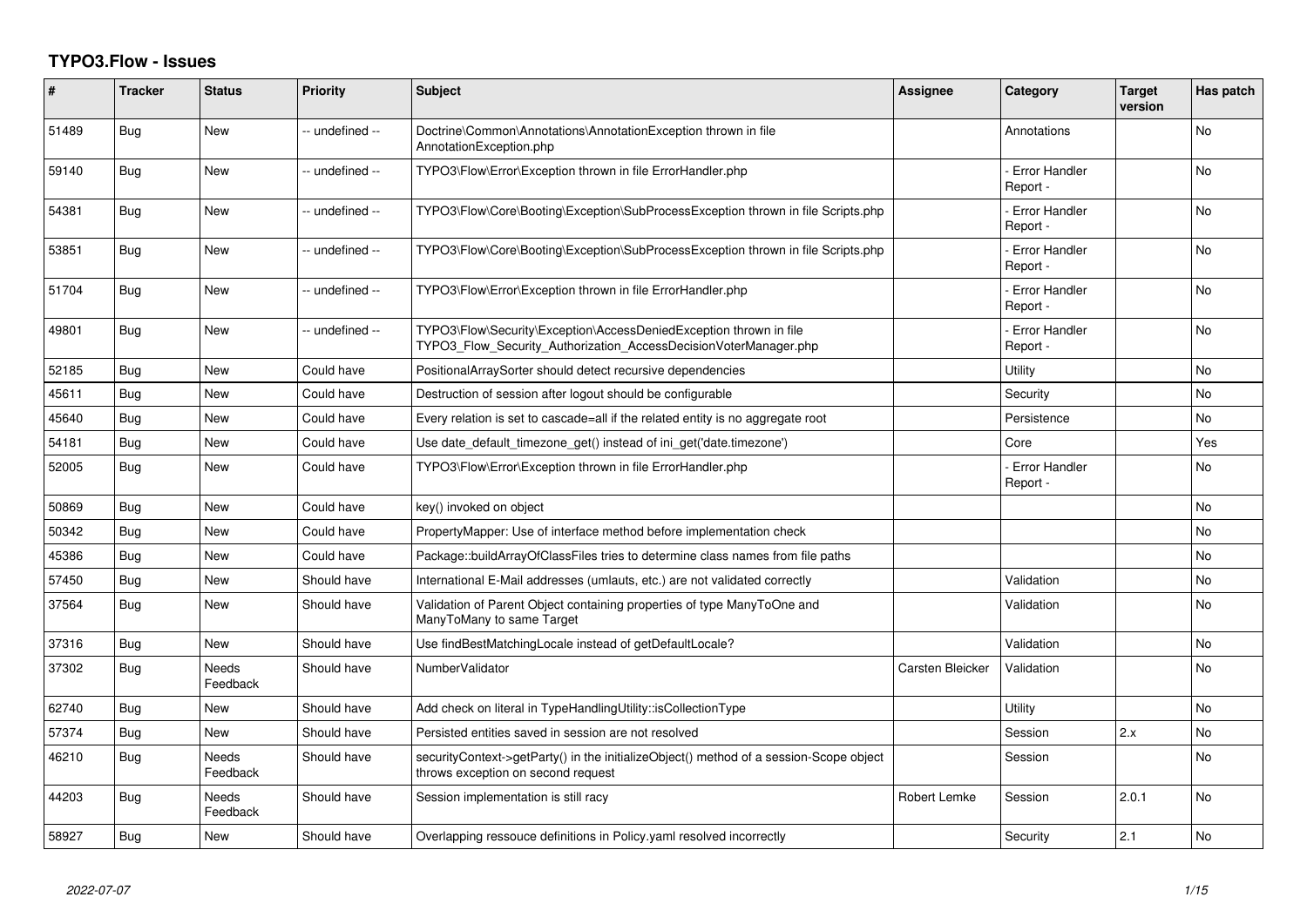| #     | <b>Tracker</b> | <b>Status</b>       | <b>Priority</b> | <b>Subject</b>                                                                                      | <b>Assignee</b>        | Category    | <b>Target</b><br>version | Has patch |
|-------|----------------|---------------------|-----------------|-----------------------------------------------------------------------------------------------------|------------------------|-------------|--------------------------|-----------|
| 58852 | <b>Bug</b>     | New                 | Should have     | TYPO3\Flow\Security\Exception\AccessDeniedException should clarify which action<br>fails to execute |                        | Security    |                          | No        |
| 54589 | Bug            | <b>New</b>          | Should have     | Role parent is not removed from roles MM table                                                      |                        | Security    |                          | No        |
| 54146 | Bug            | <b>New</b>          | Should have     | Different sorting of arguments in ACL Patterns doesnt work                                          | Christian Müller       | Security    |                          | No        |
| 49780 | <b>Bug</b>     | New                 | Should have     | Roles are not synchronized                                                                          |                        | Security    |                          | No        |
| 47429 | <b>Bug</b>     | New                 | Should have     | Global policy files no longer allowed                                                               |                        | Security    |                          | No.       |
| 41029 | <b>Bug</b>     | Accepted            | Should have     | Method security is also evaluating abstract classes                                                 | Karsten<br>Dambekalns  | Security    |                          | No        |
| 36508 | <b>Bug</b>     | <b>New</b>          | Should have     | <b>AuthenticationProvider Request Patterns</b>                                                      |                        | Security    |                          | No.       |
| 33078 | <b>Bug</b>     | New                 | Should have     | No Redirect to Login                                                                                |                        | Security    |                          | No.       |
| 30425 | Bug            | New                 | Should have     | New methods are not updated in Policies during Development                                          |                        | Security    |                          |           |
| 28319 | <b>Bug</b>     | Needs<br>Feedback   | Should have     | Access denied will be logged at the wrong location in nested calls                                  |                        | Security    |                          | No        |
| 57815 | Bug            | New                 | Should have     | Invalid resources are saved in the persistent resources folder                                      |                        | Resource    |                          | No.       |
| 47950 | <b>Bug</b>     | New                 | Should have     | import of remote resources                                                                          |                        | Resource    | 2.0.1                    | No        |
| 42888 | Bug            | Needs<br>Feedback   | Should have     | ResourceManager chokes on non existing files                                                        |                        | Resource    |                          | No        |
| 27721 | Bug            | Needs<br>Feedback   | Should have     | Permissions of uploaded resources not correct                                                       | Karsten<br>Dambekalns  | Resource    |                          | No        |
| 53533 | Bug            | New                 | Should have     | Class reflection assumes reverse PSR-0, can lead to fail in autoloader                              |                        | Reflection  |                          | No        |
| 51847 | Bug            | <b>New</b>          | Should have     | Overiding controller actions with other required parameter sets results in fatal error.             |                        | Reflection  | 2.x                      | No.       |
| 47325 | Bug            | <b>Under Review</b> | Should have     | ReflectionData and classSchema caches need not be freezable                                         |                        | Reflection  | 2.0.1                    | No        |
| 31002 | <b>Bug</b>     | New                 | Should have     | Generated sleep method handles static properties as members.                                        |                        | Reflection  |                          |           |
| 59023 | Bug            | New                 | Should have     | BooleanConverter should not convert empty values to boolean                                         |                        | Property    |                          | <b>No</b> |
| 56107 | Bug            | New                 | Should have     | Property mapping configuration only supports one wildcard at a time                                 |                        | Property    |                          | No        |
| 49566 | Bug            | New                 | Should have     | NULL source values are not handled correctly                                                        | Adrian Föder           | Property    |                          | No        |
| 37292 | Bug            | <b>Under Review</b> | Should have     | PropertyMappingConfiguration::mapUnknownProperties is not passed down to<br>Subconfiguration        | Sebastian<br>Kurfuerst | Property    |                          | Yes       |
| 34134 | <b>Bug</b>     | Needs<br>Feedback   | Should have     | PropertyMapper throws unnecessary exception                                                         | Christian Müller       | Property    |                          | Yes       |
| 59442 | Bug            | <b>Under Review</b> | Should have     | Composite primary keys including foreign entity don't work                                          |                        | Persistence |                          | No        |
| 59366 | <b>Bug</b>     | <b>Under Review</b> | Should have     | fix* lifecycle callbacks should not be registered for unproxied entities                            |                        | Persistence |                          | No        |
| 59322 | Bug            | New                 | Should have     | Mssing field exception should show missing migrations as well                                       |                        | Persistence |                          | No        |
| 56573 | <b>Bug</b>     | New                 | Should have     | Converting by Flow\Identity                                                                         |                        | Persistence |                          | No        |
| 52014 | Bug            | New                 | Should have     | Migration makes fields NOT NULL even though not true                                                |                        | Persistence |                          | No        |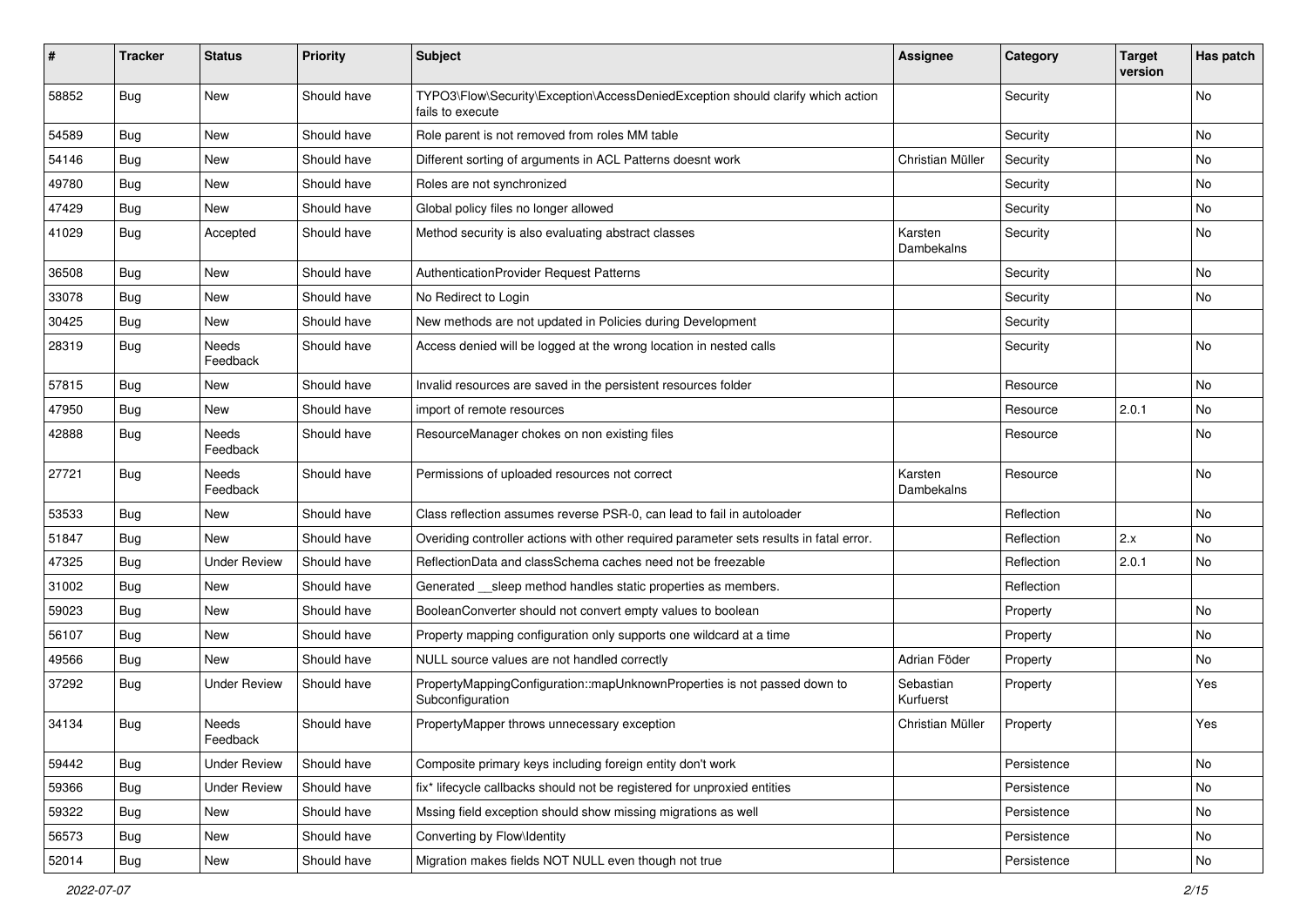| #     | <b>Tracker</b> | <b>Status</b>            | <b>Priority</b> | Subject                                                                                                     | <b>Assignee</b>       | Category      | <b>Target</b><br>version | Has patch |
|-------|----------------|--------------------------|-----------------|-------------------------------------------------------------------------------------------------------------|-----------------------|---------------|--------------------------|-----------|
| 51188 | Bug            | New                      | Should have     | Doctrine does not respect AOP-injected properties                                                           |                       | Persistence   |                          | No        |
| 46010 | <b>Bug</b>     | New                      | Should have     | Generating a DiscriminatorMap with base class in different namespace does not work                          |                       | Persistence   |                          | No        |
| 44244 | <b>Bug</b>     | New                      | Should have     | defaultOrderings aren't applied on related objects                                                          |                       | Persistence   |                          | No        |
| 43967 | <b>Bug</b>     | New                      | Should have     | Error in evaluating orphanRemoval in Flow Annotation driver                                                 |                       | Persistence   |                          | No        |
| 43192 | <b>Bug</b>     | Accepted                 | Should have     | findByIdentifier() for non-persisted objects not working for custom identifier properties                   | Karsten<br>Dambekalns | Persistence   |                          | No        |
| 43190 | <b>Bug</b>     | Accepted                 | Should have     | Misleading exception message for incompatible database structure                                            | Karsten<br>Dambekalns | Persistence   | 2.0.1                    | No        |
| 37354 | Bug            | Accepted                 | Should have     | Do not apply generateValueHash() and generateUuid() if custom identifier is used                            | Karsten<br>Dambekalns | Persistence   |                          | No        |
| 36804 | <b>Bug</b>     | <b>New</b>               | Should have     | Orphaned entities within aggregates are not removed                                                         |                       | Persistence   |                          | No        |
| 36495 | <b>Bug</b>     | New                      | Should have     | HTTP Response is sent before persistence preventing Exceptions to be displayed on<br>redirect               |                       | Persistence   |                          | No        |
| 29425 | <b>Bug</b>     | New                      | Should have     | Deletion of a blog post with resources fails with FK constraint error                                       |                       | Persistence   |                          |           |
| 28016 | <b>Bug</b>     | <b>Needs</b><br>Feedback | Should have     | Cascade remove of cleared ArrayCollection                                                                   | Karsten<br>Dambekalns | Persistence   |                          | No        |
| 13559 | Bug            | Accepted                 | Should have     | ObjectSerializer failes with persistent objects within arrays                                               | Karsten<br>Dambekalns | Persistence   |                          | <b>No</b> |
| 57437 | <b>Bug</b>     | <b>New</b>               | Should have     | Composer package replacement is not supported                                                               |                       | Package       |                          | <b>No</b> |
| 54458 | <b>Bug</b>     | New                      | Should have     | Missing Version Number in packages                                                                          |                       | Package       |                          | No        |
| 53620 | <b>Bug</b>     | New                      | Should have     | Move Classes/TYPO3/Flow/Composer to own Package                                                             |                       | Package       |                          | No        |
| 47858 | Bug            | Needs<br>Feedback        | Should have     | Remove .htaccess from Composer Installer Essentials                                                         | Christopher<br>Hlubek | Package       | 2.0.1                    | No        |
| 53224 | <b>Bug</b>     | New                      | Should have     | Constructor in subclass breaks call chain leading to missing identifier / uuid                              |                       | Object        |                          | No        |
| 46974 | <b>Bug</b>     | Accepted                 | Should have     | Original and Proxy class in one file makes it difficult to reach 100% code coverage for<br>functional tests | Christian Müller      | Object        |                          | No        |
| 40283 | <b>Bug</b>     | New                      | Should have     | New constructor in grandparent class not called                                                             |                       | Object        |                          | No        |
| 35083 | <b>Bug</b>     | New                      | Should have     | involving SecurityContext in Widget's __wakeup situation leads to an exception                              |                       | Object        |                          | No        |
| 27088 | <b>Bug</b>     | On Hold                  | Should have     | initializeObject() is called too early when reconstructing entities                                         |                       | Object        |                          | No        |
| 25988 | Bug            | New                      | Should have     | Useless proxies are built for some classes                                                                  |                       | Object        |                          |           |
| 58773 | Bug            | Accepted                 | Should have     | Improve NoMatchingRouteException                                                                            | Bastian<br>Waidelich  | MVC - Routing |                          | No        |
| 53350 | Bug            | Accepted                 | Should have     | Trying to create a Link in an Template in CLI Context should provide a helpful<br>exception                 | Bastian<br>Waidelich  | MVC - Routing |                          | No        |
| 50395 | Bug            | Accepted                 | Should have     | Route cache caches routes for non dispatchable requests                                                     | Bastian<br>Waidelich  | MVC - Routing |                          | No        |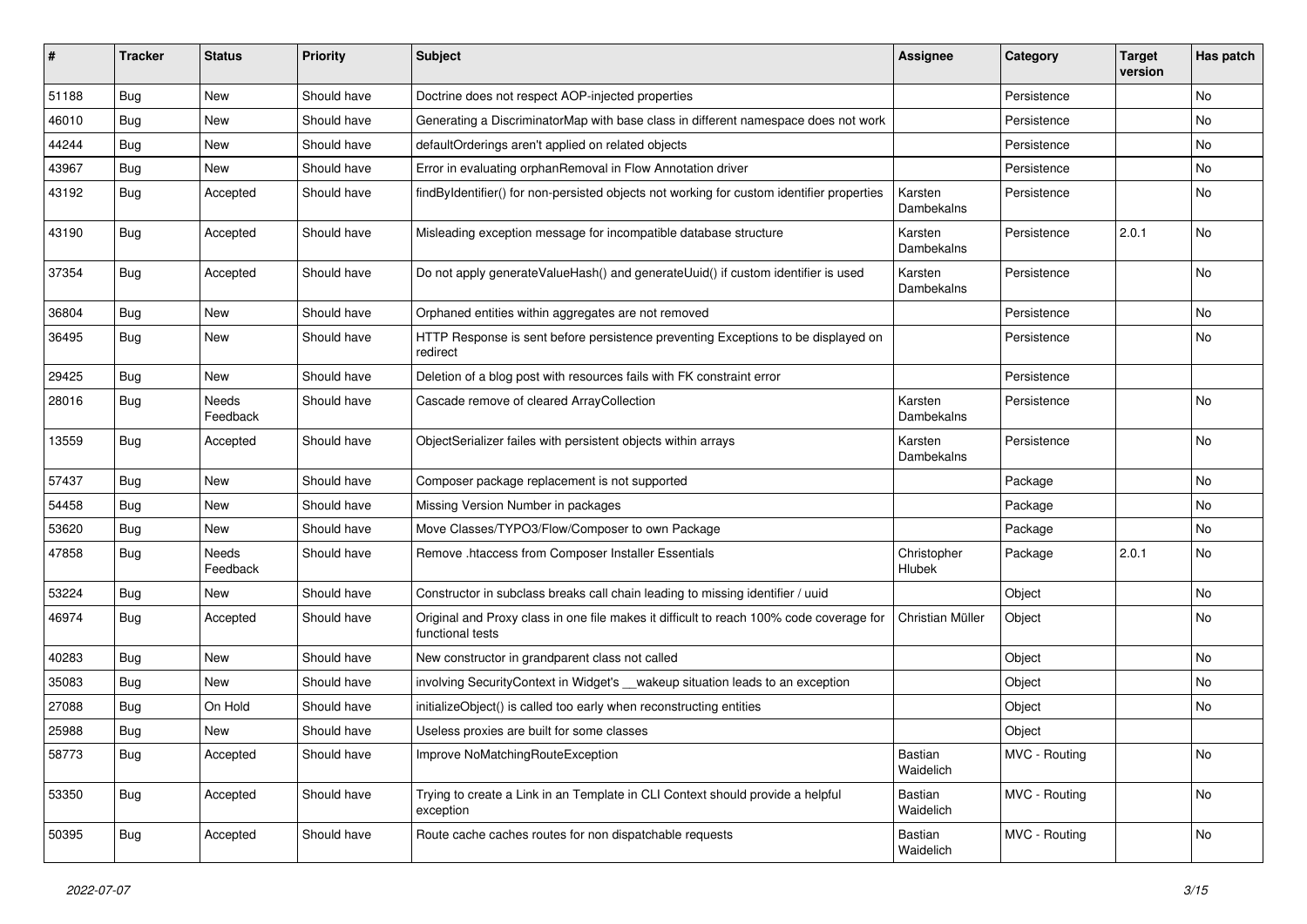| ∦     | <b>Tracker</b> | <b>Status</b>            | <b>Priority</b> | <b>Subject</b>                                                                                                       | <b>Assignee</b>       | Category                  | <b>Target</b><br>version | Has patch |
|-------|----------------|--------------------------|-----------------|----------------------------------------------------------------------------------------------------------------------|-----------------------|---------------------------|--------------------------|-----------|
| 45917 | Bug            | New                      | Should have     | RoutePartHandler transliteration must be improved                                                                    |                       | MVC - Routing             |                          | <b>No</b> |
| 45405 | <b>Bug</b>     | Accepted                 | Should have     | Uncaught Exception in DynamicRoutePart                                                                               | Bastian<br>Waidelich  | MVC - Routing             |                          | <b>No</b> |
| 48532 | Bug            | <b>Under Review</b>      | Should have     | JsonView Configuration behaves differently for arrays and objects                                                    | Alexander Berl        | MVC                       |                          | <b>No</b> |
| 44186 | <b>Bug</b>     | New                      | Should have     | Request does not accept custom Content-Type                                                                          |                       | <b>MVC</b>                | 2.0.1                    | No        |
| 44185 | Bug            | <b>New</b>               | Should have     | XML body always need a root node                                                                                     |                       | <b>MVC</b>                | 2.0.1                    | <b>No</b> |
| 44184 | <b>Bug</b>     | New                      | Should have     | Request arguments are not merged correctly for single object actions                                                 |                       | <b>MVC</b>                | 2.0.1                    | No        |
| 39674 | <b>Bug</b>     | <b>New</b>               | Should have     | \TYPO3\FLOW3\var_dump behaves weird in controller actions doing return                                               |                       | <b>MVC</b>                |                          | <b>No</b> |
| 54744 | Bug            | New                      | Should have     | System.log contains many NOTICE Flow The argument "workspace" declared in<br>pointcut does not exist in method TYPO3 |                       | Log                       |                          | No        |
| 46066 | Bug            | New                      | Should have     | Currency formatter uses wrong format for ISO 4217 currency codes                                                     |                       | 118 <sub>n</sub>          |                          | No        |
| 44361 | <b>Bug</b>     | <b>New</b>               | Should have     | TYPO3\Flow\I18n\Formatter\DatetimeFormatter - caching DATETIME type                                                  |                       | 118 <sub>n</sub>          | 2.0.1                    | No        |
| 51763 | Bug            | New                      | Should have     | HttpRequest always returns content of the current request                                                            |                       | Http                      |                          | No        |
| 52909 | Bug            | <b>New</b>               | Should have     | Class Loader fallback to non-proxy hides fatal errors                                                                |                       | Core                      |                          | <b>No</b> |
| 51312 | <b>Bug</b>     | <b>New</b>               | Should have     | Default php error handler generates warning (when loading<br>TYPO3\Flow\Error\Exception class)                       |                       | Core                      | 2.0                      | <b>No</b> |
| 50080 | Bug            | Needs<br>Feedback        | Should have     | Broken concept for CLI/Web separation                                                                                | Karsten<br>Dambekalns | Core                      |                          | No        |
| 47487 | <b>Bug</b>     | New                      | Should have     | Functional test classes in package without classes are not compiled                                                  |                       | Core                      | 2.0.1                    | <b>No</b> |
| 43541 | Bug            | <b>New</b>               | Should have     | Incomplete classes path detection for PSR-0                                                                          |                       | Core                      | 2.0.1                    | <b>No</b> |
| 39096 | Bug            | New                      | Should have     | Unnecessary compile invoked in non production context?                                                               |                       | Core                      | 2.0.1                    | No        |
| 32574 | Bug            | Accepted                 | Should have     | FLOW3 enters fork bombs when using cgi-fcgi vs cli                                                                   | Karsten<br>Dambekalns | Core                      |                          | <b>No</b> |
| 48596 | Bug            | <b>Under Review</b>      | Should have     | Ignored Tags configuration should be easier to configure from packages                                               | Alexander Berl        | Configuration             |                          | <b>No</b> |
| 33465 | Bug            | <b>New</b>               | Should have     | Some vital commands to recover the system fail when recovery is needed                                               |                       | Command                   |                          | No        |
| 54446 | Bug            | <b>New</b>               | Should have     | Cache filebackend 'include once'                                                                                     |                       | Cache                     |                          | <b>No</b> |
| 53262 | <b>Bug</b>     | New                      | Should have     | FileBakend have some race condition                                                                                  | Dominique Feyer       | Cache                     |                          | Yes       |
| 40410 | Bug            | <b>Needs</b><br>Feedback | Should have     | Exception when using Apc, Memcached of Redis cache backend for reflection status<br>and object configuration         | Karsten<br>Dambekalns | Cache                     |                          | No        |
| 39699 | <b>Bug</b>     | Accepted                 | Should have     | SQL DDL for TYPO3\FLOW3\Cache\Backend\PdoBackend                                                                     | Karsten<br>Dambekalns | Cache                     |                          | No        |
| 58153 | <b>Bug</b>     | New                      | Should have     | Session - Scope, Property with interface annotation fails at wakeup                                                  |                       | <b>AOP</b>                | 2.1                      | No        |
| 27045 | Bug            | New                      | Should have     | Introduced properties are not available in the reflection service during a compile run                               |                       | <b>AOP</b>                |                          |           |
| 59049 | <b>Bug</b>     | New                      | Should have     | TYPO3\Flow\Error\Exception thrown in file ErrorHandler.php                                                           |                       | Error Handler<br>Report - |                          | No        |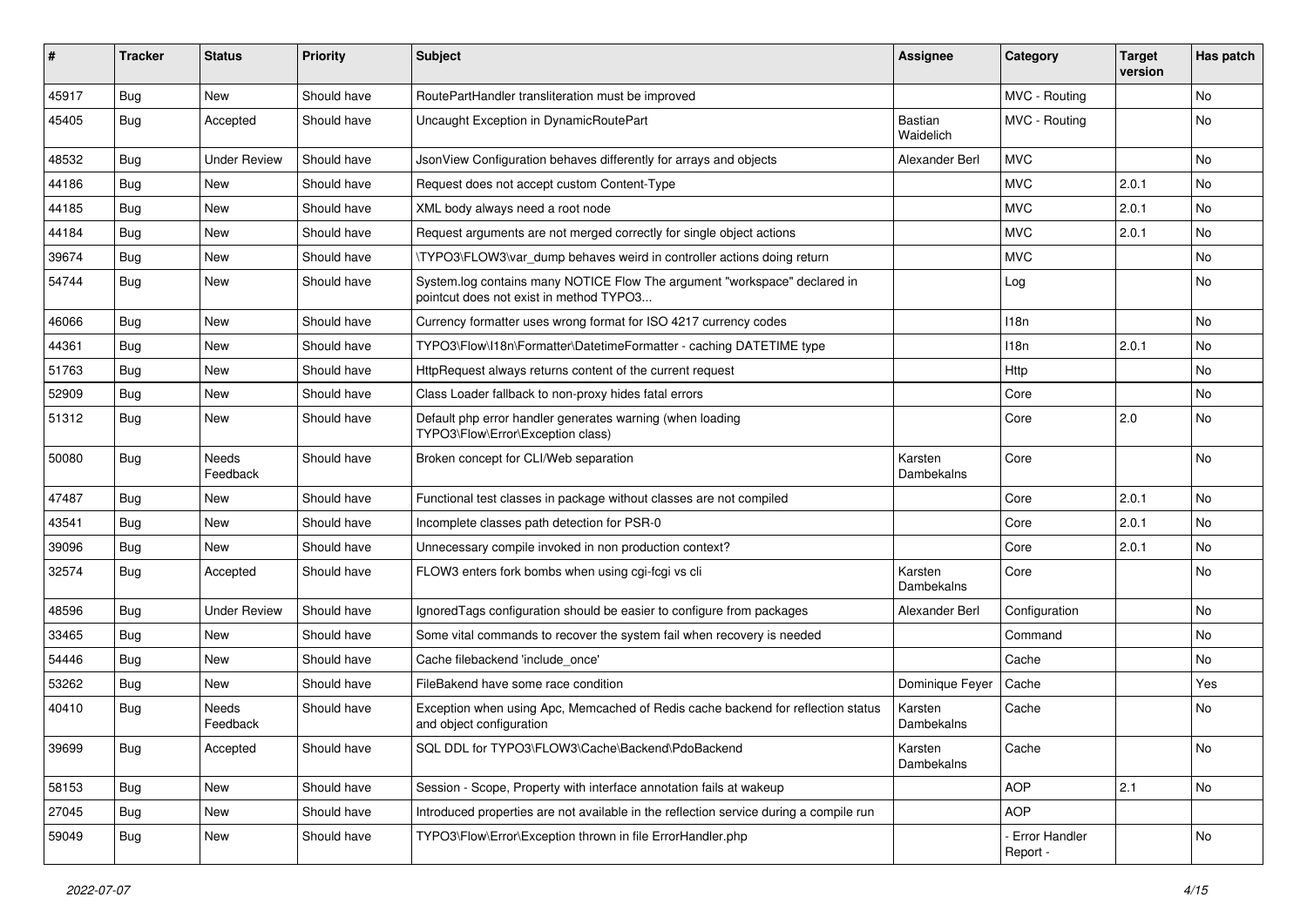| #     | <b>Tracker</b> | <b>Status</b>       | <b>Priority</b> | Subject                                                                                      | Assignee              | Category                         | <b>Target</b><br>version | Has patch |
|-------|----------------|---------------------|-----------------|----------------------------------------------------------------------------------------------|-----------------------|----------------------------------|--------------------------|-----------|
| 48873 | <b>Bug</b>     | New                 | Should have     | Error when calling resourceManager->deleteResource on unpublished Resource                   |                       | <b>Error Handler</b><br>Report - |                          | No        |
| 57972 | Bug            | New                 | Should have     | Missing @ManyToOne in example for resource                                                   |                       | Documentation -                  |                          | No        |
| 45623 | Bug            | <b>New</b>          | Should have     | SQL error when calling TYPO3.Blog Setup controller                                           |                       | Documentation -                  |                          | No        |
| 40802 | <b>Bug</b>     | Accepted            | Should have     | Documentation mistake (authentication)                                                       | Karsten<br>Dambekalns | Documentation -                  | 1.1.1                    | No        |
| 39414 | <b>Bug</b>     | <b>New</b>          | Should have     | Security Documentation                                                                       |                       | Documentation -                  |                          | No        |
| 38004 | <b>Bug</b>     | Accepted            | Should have     | Missing CheatSheet folder for Getting Started manual                                         | Karsten<br>Dambekalns | Documentation -                  | 1.1.1                    | No        |
| 65684 | <b>Bug</b>     | New                 | Should have     | Could not acquire lock for ClassLoader cache creation                                        | Sebastian Heuer       |                                  |                          | No        |
| 62009 | Bug            | New                 | Should have     | Rewrite URI Filename could be empty                                                          |                       |                                  |                          |           |
| 59747 | Bug            | <b>New</b>          | Should have     | TYPO3\Flow\Error\Exception thrown in file ErrorHandler.php                                   |                       |                                  |                          | No        |
| 59357 | Bug            | New                 | Should have     | Using the PackageManager directly instead of the Interface results in unexpected<br>behavior |                       |                                  |                          | No        |
| 59084 | <b>Bug</b>     | New                 | Should have     | if 403 Exception show reason                                                                 |                       |                                  |                          | No        |
| 58996 | Bug            | New                 | Should have     | ResourceManager adding to persistence                                                        |                       |                                  |                          | No        |
| 58744 | <b>Bug</b>     | New                 | Should have     | Can not split configuration in settings.yaml                                                 |                       |                                  |                          | No        |
| 58193 | <b>Bug</b>     | <b>Under Review</b> | Should have     | Forward-port changelogs to master branch                                                     | Karsten<br>Dambekalns |                                  |                          | No        |
| 57796 | Bug            | <b>New</b>          | Should have     | XLIFF Fails if $id ==$ nodedata                                                              |                       |                                  |                          | No        |
| 55954 | <b>Bug</b>     | New                 | Should have     | Associations to ValueObjects should not be cascade all'd                                     |                       |                                  |                          | No        |
| 55306 | Bug            | <b>Under Review</b> | Should have     | Filenames should not exceed 255 characters                                                   | Christian Müller      |                                  |                          | No.       |
| 53189 | <b>Bug</b>     | New                 | Should have     | Blog tutorial no longer works                                                                | Philipp Maier         |                                  |                          | No        |
| 52945 | <b>Bug</b>     | New                 | Should have     | Excluded classes should only be excluded from reflection but still autoloaded                |                       |                                  |                          | No        |
| 52430 | Bug            | New                 | Should have     | Cannot convert from UUID to auto-increment ID                                                |                       |                                  |                          | No        |
| 51972 | <b>Bug</b>     | New                 | Should have     | Joins for every deep property constraint make cartesian selection                            | Adrian Föder          |                                  |                          | Yes       |
| 51811 | <b>Bug</b>     | New                 | Should have     | Improve session handle when the authenticated account is removed from persitance             | Dominique Feyer       |                                  |                          | Yes       |
| 49372 | <b>Bug</b>     | New                 | Should have     | ObjectConverter ignores implemented interface when mapping subtype                           |                       |                                  |                          | No        |
| 49011 | <b>Bug</b>     | <b>Under Review</b> | Should have     | Support executing TYPO3. Flow inside a PHAR                                                  |                       |                                  |                          | No        |
| 48430 | <b>Bug</b>     | New                 | Should have     | Default validator-messages are not correctly formatted                                       |                       |                                  |                          | No        |
| 48429 | Bug            | New                 | Should have     | Remove- and update-actions on repository are not persisted                                   |                       |                                  |                          | No        |
| 47236 | <b>Bug</b>     | Needs<br>Feedback   | Should have     | Error at offset 6279 of 6338                                                                 |                       |                                  |                          | No        |
| 46073 | <b>Bug</b>     | <b>Under Review</b> | Should have     | Scripts::executeCommand must be usable outsite of TYPO3.Flow                                 |                       |                                  |                          | No        |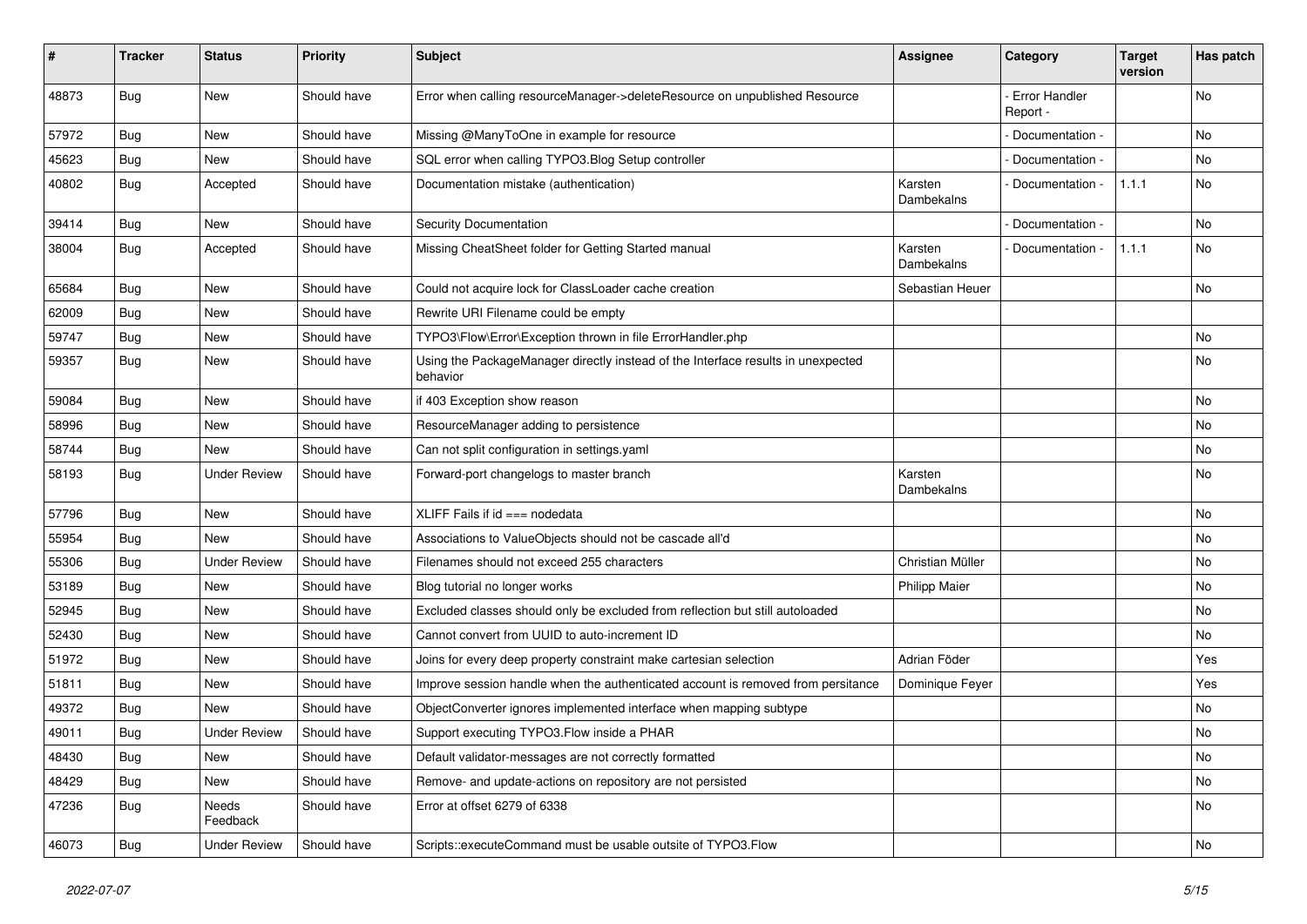| #     | <b>Tracker</b> | <b>Status</b>            | <b>Priority</b> | <b>Subject</b>                                                                                                          | <b>Assignee</b>       | Category   | Target<br>version | Has patch      |
|-------|----------------|--------------------------|-----------------|-------------------------------------------------------------------------------------------------------------------------|-----------------------|------------|-------------------|----------------|
| 45669 | <b>Bug</b>     | <b>New</b>               | Should have     | PersistentObjectConverter does not convert ValueObjects by __identity                                                   |                       |            |                   | N <sub>o</sub> |
| 45272 | <b>Bug</b>     | New                      | Should have     | Related Value Objects get deleted by default cascading                                                                  |                       |            |                   | No             |
| 44148 | Bug            | New                      | Should have     | Documentation for executeCommand() needs clarification                                                                  |                       |            | 2.0.1             | No             |
| 43947 | <b>Bug</b>     | <b>New</b>               | Should have     | Redirect to login after Session timeout                                                                                 |                       |            |                   | No             |
| 41727 | <b>Bug</b>     | Accepted                 | Should have     | @Flow\Identity and @ORM\InheritanceType("JOINED") can't be used together                                                | Karsten<br>Dambekalns |            |                   | <b>No</b>      |
| 41533 | <b>Bug</b>     | Needs<br>Feedback        | Should have     | Ignored object-validation in editAction when redirecting back from updateAction                                         |                       |            |                   | No             |
| 40824 | Bug            | Needs<br>Feedback        | Should have     | Modified action controller methods not detected properly                                                                | Andreas Förthner      |            |                   | <b>No</b>      |
| 38216 | <b>Bug</b>     | <b>Needs</b><br>Feedback | Should have     | Static method calls in reflected classes refer to _Original class                                                       |                       |            |                   | <b>No</b>      |
| 36634 | Bug            | New                      | Should have     | Reconstituted entities do not have their properties set when initializeObject() is called                               |                       |            |                   | No             |
| 36633 | Bug            | New                      | Should have     | Reconstituted entities should not have the FLOW3_Persistence_clone property set                                         |                       |            |                   | <b>No</b>      |
| 34404 | <b>Bug</b>     | New                      | Should have     | JsonView transformObject does not respect descendAll configuration                                                      |                       |            |                   | No             |
| 33293 | Bug            | New                      | Should have     | Injection to private variable results in injection of the the wrong class                                               |                       |            |                   | No             |
| 48093 | <b>Bug</b>     | <b>New</b>               | Must have       | AbstractCompositeValidators memory consumption continuously grow                                                        |                       | Validation | 2.0.1             | Yes            |
| 38980 | <b>Bug</b>     | <b>New</b>               | Must have       | ActionController: behavior of required arguments is not consistent                                                      |                       | Validation |                   | No             |
| 31500 | Bug            | <b>Under Review</b>      | Must have       | Argument validation for CLI requests is not done                                                                        | Karsten<br>Dambekalns | Validation |                   | No             |
| 55937 | <b>Bug</b>     | <b>New</b>               | Must have       | FlashMessage queue is lost                                                                                              |                       | Session    |                   | <b>No</b>      |
| 46097 | Bug            | New                      | Must have       | Logged in user gets session of an other logged in user                                                                  | Robert Lemke          | Session    |                   | No             |
| 37227 | <b>Bug</b>     | On Hold                  | Must have       | securityContext->getParty is not available in widget context                                                            |                       | Session    |                   | No             |
| 29405 | <b>Bug</b>     | New                      | Must have       | When storing a new entity inside the session, it will be fully serialized instead of just<br>the reference being stored |                       | Session    |                   |                |
| 57541 | Bug            | <b>Under Review</b>      | Must have       | Content Security: operands work intrinsically differently in Rewrite and Manual check                                   |                       | Security   |                   | No             |
| 49373 | <b>Bug</b>     | <b>New</b>               | Must have       | Methods policy with key "Controllers" is ignored                                                                        |                       | Security   |                   | No             |
| 48898 | Bug            | <b>New</b>               | Must have       | configuration for roles fails if one of Policy yaml files contain empty "roles array"                                   | Christian Müller      | Security   | 2.0.1             | <b>No</b>      |
| 42606 | <b>Bug</b>     | New                      | Must have       | Content Security with nested objects                                                                                    |                       | Security   |                   | No             |
| 42601 | Bug            | <b>Under Review</b>      | Must have       | Content Security: QOM rewriting is omitted if used in certain cases in an Action<br>Controller                          | Robert Lemke          | Security   | 2.0.1             | No             |
| 35720 | <b>Bug</b>     | <b>New</b>               | Must have       | Access denied Exception for widget links to actions with a policy                                                       |                       | Security   |                   | No             |
| 33055 | Bug            | New                      | Must have       | AccessDeniedException instead of WebRedirect                                                                            |                       | Security   |                   | No             |
| 32869 | <b>Bug</b>     | New                      | Must have       | Security config tokenClass doesnt throw exception if not found the class                                                |                       | Security   |                   | No             |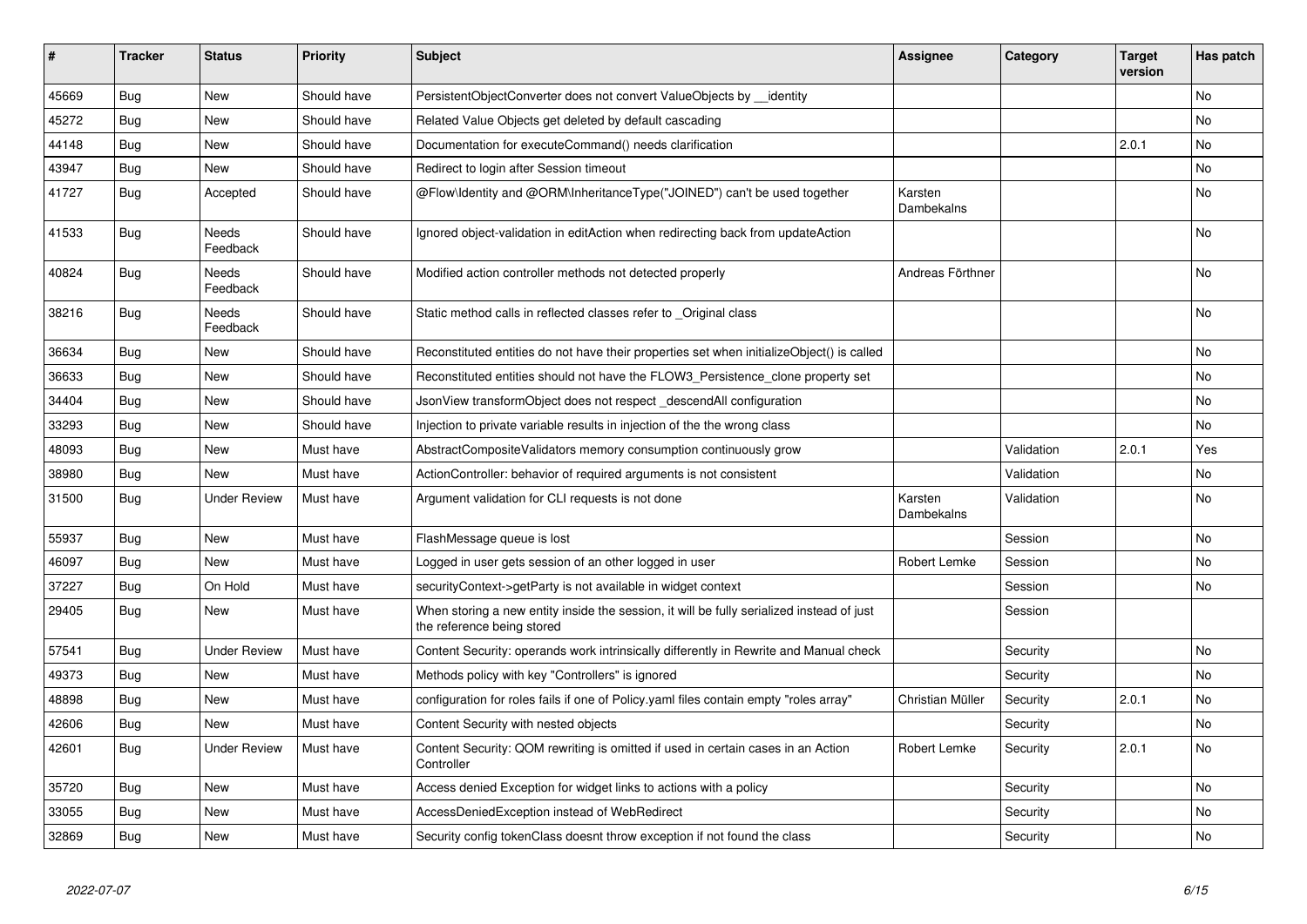| #     | <b>Tracker</b> | <b>Status</b>       | <b>Priority</b> | Subject                                                                                                                                                 | Assignee              | Category      | <b>Target</b><br>version | Has patch |
|-------|----------------|---------------------|-----------------|---------------------------------------------------------------------------------------------------------------------------------------------------------|-----------------------|---------------|--------------------------|-----------|
| 32425 | <b>Bug</b>     | Accepted            | Must have       | IpAddressRange methods not completly implemented                                                                                                        | Karsten<br>Dambekalns | Security      |                          | Yes       |
| 32105 | Bug            | New                 | Must have       | IgnoreValidation ignored if ACL is set for this controller action                                                                                       |                       | Security      |                          | No        |
| 27798 | Bug            | Accepted            | Must have       | CSRF protection not working for forms in a plugin                                                                                                       |                       | Security      | 2.0.1                    | No        |
| 41496 | Bug            | New                 | Must have       | Upload identical Resources, deleting fails                                                                                                              |                       | Resource      |                          | No        |
| 39791 | <b>Bug</b>     | New                 | Must have       | Reflection data of old aspect is not removed                                                                                                            |                       | Reflection    | 1.1.1                    | No        |
| 10678 | Bug            | New                 | Must have       | ReflectionService doesn't reflect methods of child classes correctly when they get<br>reflected before their parent class in the initialization process |                       | Reflection    |                          |           |
| 54046 | Bug            | New                 | Must have       | Removal of ValueObjects from a ManyToMany relationship is not possible                                                                                  |                       | Persistence   | 2.1                      | No        |
| 37352 | Bug            | <b>Under Review</b> | Must have       | generateValueHash() should use getIdentifierByObject()                                                                                                  | Karsten<br>Dambekalns | Persistence   |                          | No        |
| 34879 | Bug            | Accepted            | Must have       | Proxied object is not update()able                                                                                                                      | Karsten<br>Dambekalns | Persistence   |                          | No        |
| 47331 | Bug            | Accepted            | Must have       | ObjectManager shutdown with Dependency Injection Proxy causes fatal errors                                                                              |                       | Object        | 2.0.1                    | No        |
| 46716 | Bug            | New                 | Must have       | Empty class names in Dependencylnjection proxy code when using Caches /<br>Factory-created dependencies                                                 |                       | Object        | 2.0.1                    | No        |
| 42101 | <b>Bug</b>     | New                 | Must have       | Proxyclasses are not rebuild in Development context unless cache is empty                                                                               |                       | Object        | 2.0.1                    | <b>No</b> |
| 31210 | <b>Bug</b>     | New                 | Must have       | constructor of proxy class not compatible with interfaces defening a constructor                                                                        |                       | Object        |                          | No        |
| 58494 | Bug            | Needs<br>Feedback   | Must have       | Inifinite redirects if index.php presents in URI                                                                                                        | Bastian<br>Waidelich  | MVC - Routing |                          | No        |
| 30424 | Bug            | New                 | Must have       | Forward object arguments with changes                                                                                                                   |                       | <b>MVC</b>    |                          |           |
| 33024 | Bug            | Accepted            | Must have       | Exception when validating a float in a Model with the Number validator                                                                                  | Karsten<br>Dambekalns | 118n          |                          | No        |
| 47073 | Bug            | New                 | Must have       | Cookie causes Error after Update                                                                                                                        |                       | Http          |                          | No        |
| 35868 | <b>Bug</b>     | On Hold             | Must have       | Unstable condition in Utility\Environment                                                                                                               | Karsten<br>Dambekalns | Environment   |                          | No        |
| 56544 | <b>Bug</b>     | New                 | Must have       | FLOW Exception on tar package inclusion via composer                                                                                                    |                       | Core          |                          | No        |
| 51809 | <b>Bug</b>     | <b>Under Review</b> | Must have       | Commit "[BUGFIX] Published resources don't support symlinks" produces an fatal<br>error on Windows                                                      | Adrian Föder          | Core          | 2.0.1                    | No        |
| 51120 | <b>Bug</b>     | New                 | Must have       | \TYPO3\Flow\Core\Booting::buildSubprocessCommand - wrong command if passed<br>more than one parameters                                                  |                       | Core          |                          | No        |
| 42520 | <b>Bug</b>     | New                 | Must have       | Cache must be flushed globally for package state changes                                                                                                |                       | Core          |                          | No        |
| 45041 | Bug            | New                 | Must have       | Set file permissions doesnt work                                                                                                                        |                       | Command       | 2.0.1                    | No        |
| 32707 | <b>Bug</b>     | Accepted            | Must have       | <b>Bad Bad FileBackend</b>                                                                                                                              | Karsten<br>Dambekalns | Cache         | 2.0.1                    | No        |
| 37571 | <b>Bug</b>     | New                 | Must have       | Inherited proxies fail when implementing clone                                                                                                          |                       | <b>AOP</b>    |                          | No        |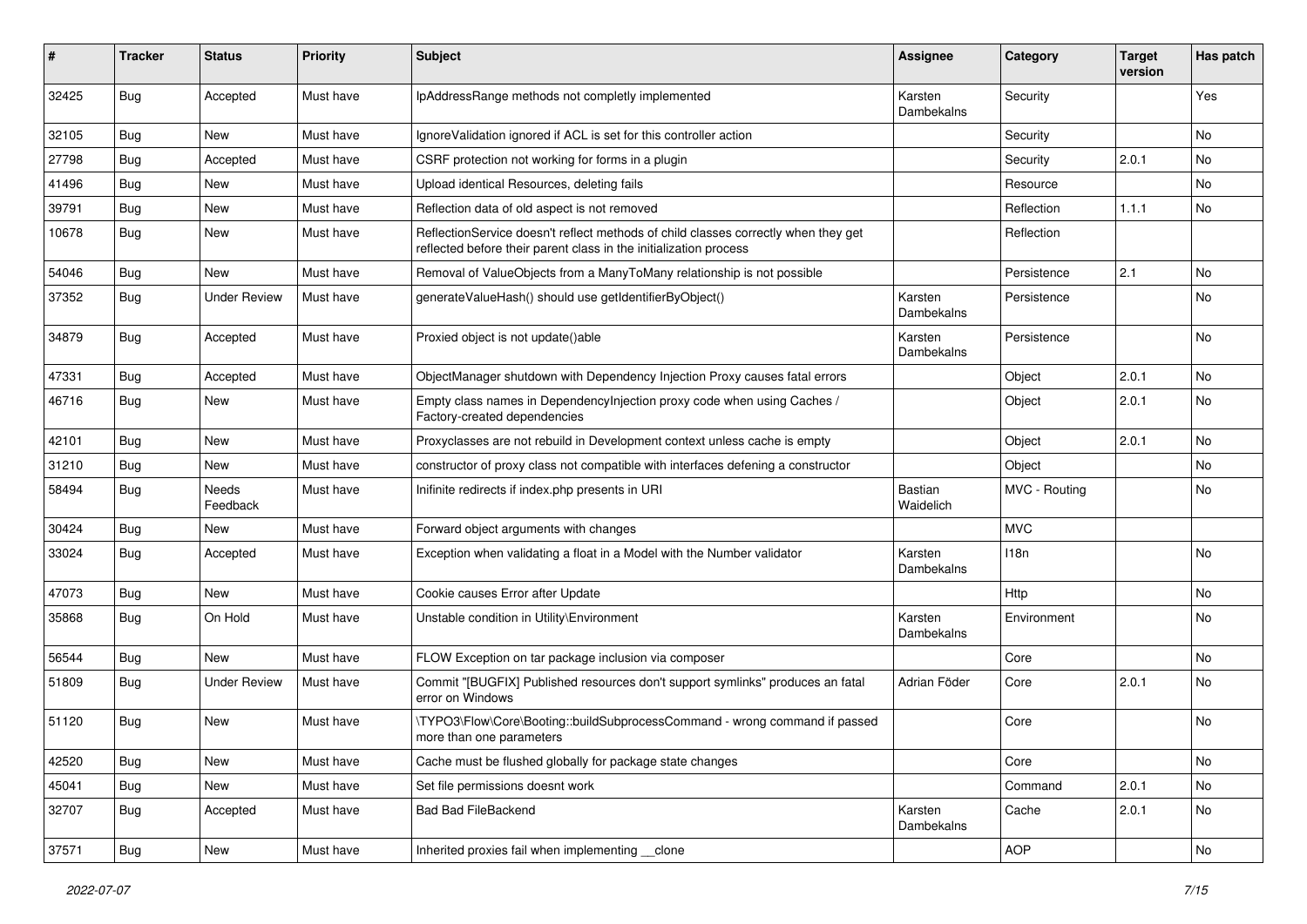| #     | <b>Tracker</b> | <b>Status</b>       | <b>Priority</b> | <b>Subject</b>                                                                                          | <b>Assignee</b>        | Category                         | <b>Target</b><br>version | Has patch |
|-------|----------------|---------------------|-----------------|---------------------------------------------------------------------------------------------------------|------------------------|----------------------------------|--------------------------|-----------|
| 2974  | <b>Bug</b>     | New                 | Must have       | Aspect / Proxy Cache is not emptied automatically if an interface used for introduction<br>was modified | Robert Lemke           | <b>AOP</b>                       |                          |           |
| 37473 | <b>Bug</b>     | <b>New</b>          | Must have       | Subsequent Exceptions related to Doctrine Entity Manager makes it snap shut                             |                        | - Testing -                      |                          | No.       |
| 59878 | <b>Bug</b>     | New                 | Must have       | TYPO3\Flow\Core\Booting\Exception\SubProcessException thrown in file Scripts.php                        |                        | <b>Error Handler</b><br>Report - | 1.1.1                    | No        |
| 58894 | <b>Bug</b>     | New                 | Must have       | MySQL max key length exceeded during Neos setup                                                         |                        | - Error Handler<br>Report -      | 2.x                      | No        |
| 58975 | <b>Bug</b>     | New                 | Must have       | Fix command for Linux in Qucikstart documentation                                                       |                        | Documentation -                  |                          | No        |
| 46120 | <b>Bug</b>     | New                 | Must have       | Important step missing in the installation chapter                                                      |                        | Documentation -                  |                          | No        |
| 45249 | <b>Bug</b>     | New                 | Must have       | Update composer project-create command listing                                                          |                        | Documentation -                  |                          | No        |
| 56856 | Bug            | <b>Under Review</b> | Must have       | Fix StandardView Template                                                                               |                        |                                  |                          | No        |
| 56601 | Bug            | <b>Under Review</b> | Must have       | PersistenceManager wrong handling of ORM\ld                                                             |                        |                                  |                          | No        |
| 54549 | <b>Bug</b>     | New                 | Must have       | PackageManager::createPackage is incompatible to PackageManagerInterface                                |                        |                                  |                          | No        |
| 54451 | Bug            | New                 | Must have       | No functionality at Apache environments with suexec                                                     |                        |                                  |                          | No        |
| 49423 | <b>Bug</b>     | New                 | Must have       | Role name and packageKey are not accessible                                                             |                        |                                  |                          | No        |
| 46689 | <b>Bug</b>     | New                 | Must have       | The new ClassLoader swallows Fatal Errors                                                               | Marc Neuhaus           |                                  |                          | No        |
| 43621 | <b>Bug</b>     | <b>Under Review</b> | Must have       | Composer installer overwrites Settings.yaml.example                                                     | Karsten<br>Dambekalns  |                                  |                          | No        |
| 41148 | Bug            | New                 | Must have       | Converting of ValueObjects                                                                              |                        |                                  |                          | No        |
| 35831 | Bug            | New                 | Must have       | Deleting or unpublishing of a resource deletes all published symlinks<br>(Web/ Resources/Persistent)    |                        |                                  |                          | No        |
| 32873 | <b>Bug</b>     | Accepted            | Must have       | Value changes for logged in account are not persisted due to session serialization                      | Karsten<br>Dambekalns  |                                  |                          | No        |
| 27379 | Bug            | Needs<br>Feedback   | Must have       | add check to clear the database at tearDown in testing                                                  |                        |                                  |                          | No        |
| 11039 | <b>Bug</b>     | Needs<br>Feedback   | Must have       | Static object container injects properties to result of factory object                                  |                        |                                  |                          | No        |
| 39788 | Feature        | <b>New</b>          | Could have      | RFC: Repository based NotExistsValidator                                                                |                        | Validation                       |                          | No        |
| 3587  | Feature        | New                 | Could have      | Enforce validation rules for value objects already in constructor                                       |                        | Validation                       |                          |           |
| 48409 | Feature        | New                 | Could have      | Introduce new Annotation "Slot" for wiring signal and slots                                             |                        | SignalSlot                       |                          | No        |
| 40418 | Feature        | Needs<br>Feedback   | Could have      | Add an option to flow3:cache:flush thats keeps user sessions active                                     |                        | Session                          |                          | No        |
| 6602  | Feature        | New                 | Could have      | Implement after invocation handling                                                                     | Andreas Förthner       | Security                         |                          |           |
| 34133 | Feature        | New                 | Could have      | RFC: Handle Semicolons in Path part of URIs as Scoped Path Parameters                                   |                        | Property                         |                          | No        |
| 55793 | Feature        | <b>Under Review</b> | Could have      | Add Support for groupBy                                                                                 | Kerstin<br>Huppenbauer | Persistence                      |                          | No        |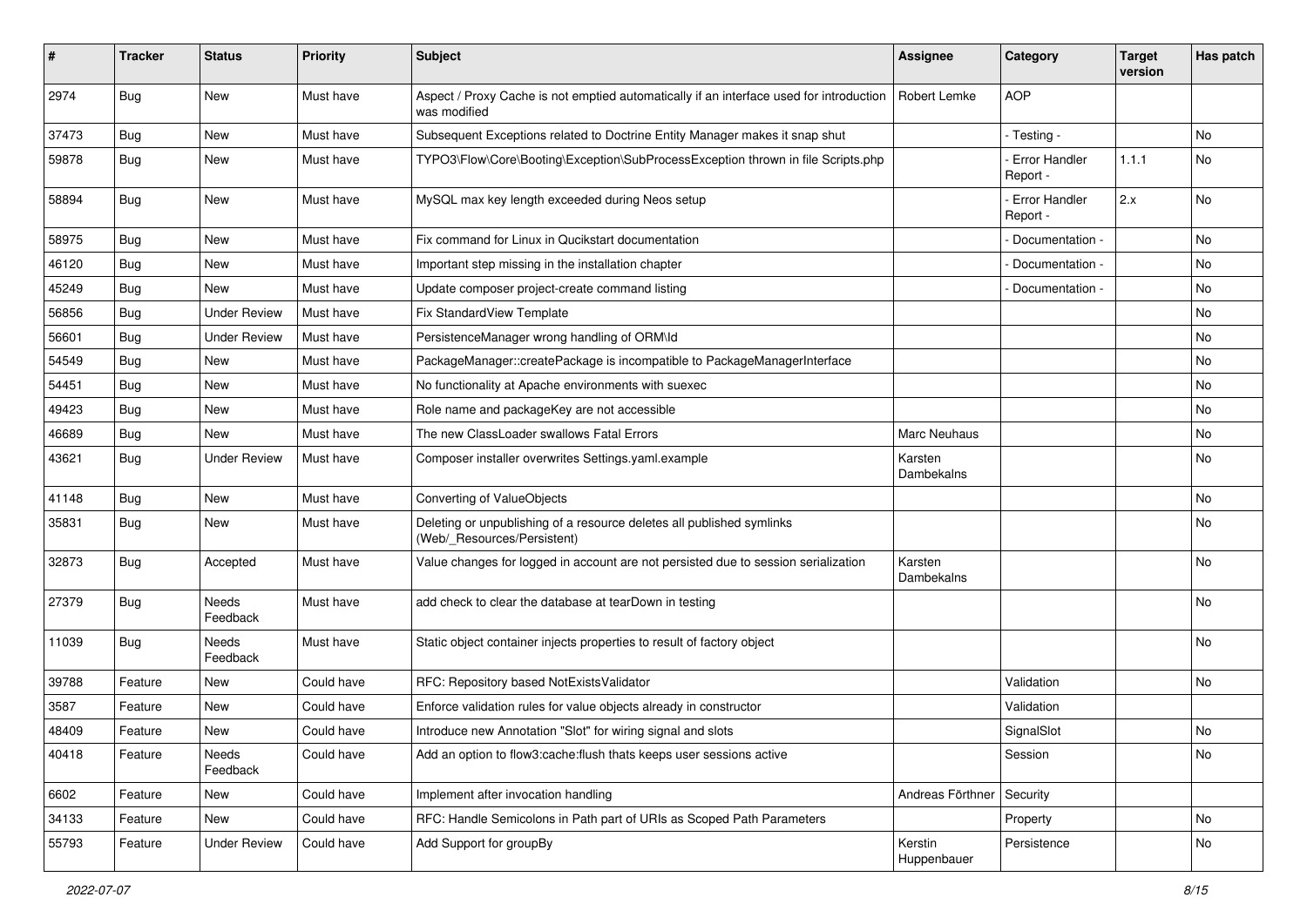| #     | <b>Tracker</b> | <b>Status</b>            | <b>Priority</b> | <b>Subject</b>                                                                                             | <b>Assignee</b>       | Category   | <b>Target</b><br>version | Has patch     |
|-------|----------------|--------------------------|-----------------|------------------------------------------------------------------------------------------------------------|-----------------------|------------|--------------------------|---------------|
| 50262 | Feature        | New                      | Could have      | Add Keywords to composer Json                                                                              |                       | Package    |                          | No            |
| 49039 | Feature        | New                      | Could have      | RFC: Use PSR-3 logger interface in Flow                                                                    |                       | Log        |                          | No            |
| 46050 | Feature        | New                      | Could have      | To decouple log file writing at Logger->logException                                                       |                       | Log        |                          | No            |
| 35388 | Feature        | New                      | Could have      | Use the current package as default for translations within controllers                                     |                       | 118n       |                          | No            |
| 47339 | Feature        | Needs<br>Feedback        | Could have      | Allow RequestHandlers to get the current Request injected                                                  | Alexander Berl        | Http       |                          | No            |
| 38222 | Feature        | New                      | Could have      | Step execution signals with concrete name                                                                  |                       | Core       |                          | No            |
| 33049 | Feature        | New                      | Could have      | Allow configuration of context without environment variable (needed for IIS)                               |                       | Core       |                          | No            |
| 37885 | Feature        | New                      | Could have      | Add CLI to show the object-configuration for a FLOW3 object-name                                           | <b>Martin Ficzel</b>  | Cli        |                          | No            |
| 47404 | Feature        | New                      | Could have      | Add getters and setters methods for introduced properties                                                  |                       | <b>AOP</b> |                          | No            |
| 64842 | Feature        | New                      | Could have      | Validation of Property should also happen before Property Mapping.                                         |                       |            |                          | <b>No</b>     |
| 55719 | Feature        | New                      | Could have      | Support additional Resource Folders                                                                        |                       |            |                          | No            |
| 45851 | Feature        | Needs<br>Feedback        | Could have      | Allow referencing environment variables in Settings.yaml                                                   | Adrian Föder          |            |                          | No            |
| 31484 | Feature        | Needs<br>Feedback        | Could have      | possibility to modify inner workings of proxy class builder                                                |                       |            |                          | <b>No</b>     |
| 8981  | Feature        | New                      | Could have      | Security/Performance: Provide Webserver Configuration file for common webservers -<br>do not use .htaccess |                       |            |                          |               |
| 50901 | Feature        | New                      | Should have     | @IgnoreValidation also for class fields                                                                    |                       | Validation |                          | No            |
| 47456 | Feature        | New                      | Should have     | ManyToOne and OneToOne Relations of Objects passed as Action Argument are<br>loaded automatically          |                       | Validation |                          | No            |
| 47191 | Feature        | <b>Under Review</b>      | Should have     | Make (property) Validators aware of parent class and the property they belong to                           |                       | Validation |                          | <b>No</b>     |
| 45409 | Feature        | New                      | Should have     | Support validation of abstract nested properties                                                           |                       | Validation |                          | No            |
| 35781 | Feature        | New                      | Should have     | Model validation                                                                                           |                       | Validation |                          | No            |
| 28399 | Feature        | <b>Needs</b><br>Feedback | Should have     | Validation message and code should be configurable for bundled validators                                  |                       | Validation |                          | No            |
| 6178  | Feature        | New                      | Should have     | Implement FileType and FileSize validators                                                                 |                       | Validation |                          |               |
| 4146  | Feature        | Accepted                 | Should have     | Support typed parameters for validation                                                                    | Karsten<br>Dambekalns | Validation |                          |               |
| 32985 | Feature        | New                      | Should have     | Implement Processing Rules when merging numerically-indexed arrays                                         |                       | Utility    |                          | $\mathsf{No}$ |
| 53177 | Feature        | New                      | Should have     | entity resource policy value support for `this`                                                            |                       | Security   |                          | No            |
| 48167 | Feature        | Accepted                 | Should have     | Command line account and role browsing                                                                     | Adrian Föder          | Security   |                          | No            |
| 46063 | Feature        | New                      | Should have     | Implement username password provider with "remember me" persistent cookie                                  | Christopher<br>Hlubek | Security   |                          | No            |
| 44563 | Feature        | New                      | Should have     | Logged in users via HTTP Basic always get re-authenticated                                                 |                       | Security   |                          | No            |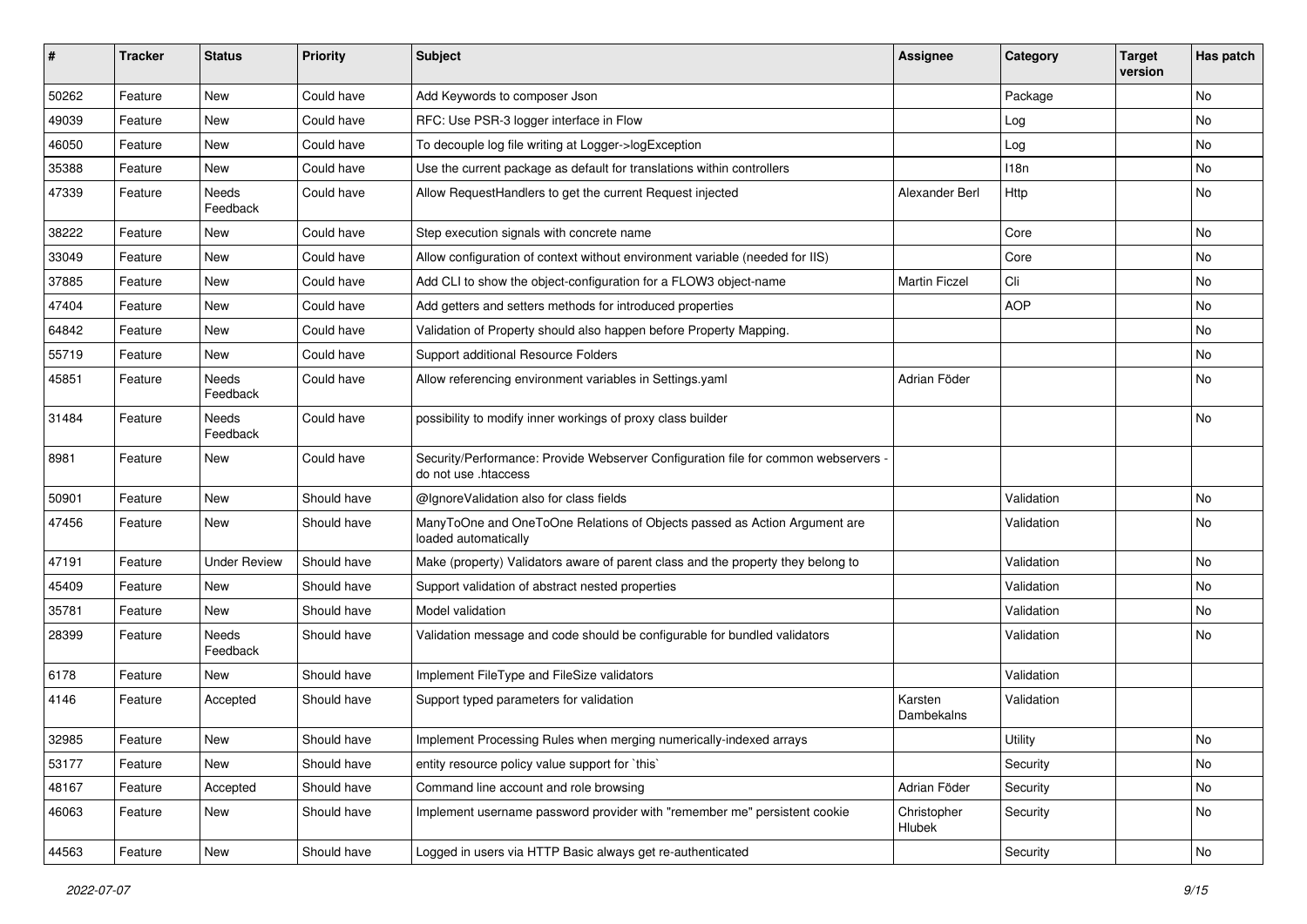| $\vert$ # | <b>Tracker</b> | <b>Status</b>            | <b>Priority</b> | <b>Subject</b>                                                                   | <b>Assignee</b>       | Category    | <b>Target</b><br>version | Has patch |
|-----------|----------------|--------------------------|-----------------|----------------------------------------------------------------------------------|-----------------------|-------------|--------------------------|-----------|
| 39910     | Feature        | Accepted                 | Should have     | Ability to query user based on roles                                             |                       | Security    |                          | <b>No</b> |
| 37846     | Feature        | New                      | Should have     | Should be able to declare more than one controllerObjectName per requestPatterns |                       | Security    |                          | No        |
| 34816     | Feature        | New                      | Should have     | Long text encryption                                                             |                       | Security    |                          | No        |
| 29387     | Feature        | <b>Needs</b><br>Feedback | Should have     | A token with wrong credentials should throw an exception                         | Andreas Förthner      | Security    |                          |           |
| 28052     | Feature        | On Hold                  | Should have     | Possibility to enable or disable accounts                                        | Julian Kleinhans      | Security    |                          | No        |
| 9968      | Feature        | <b>New</b>               | Should have     | Promote security publishing configuration automatically when persisting models   | Andreas Förthner      | Security    |                          |           |
| 8463      | Feature        | <b>New</b>               | Should have     | Check security policy for objects reconstituted in the session scope             |                       | Security    |                          |           |
| 8462      | Feature        | <b>New</b>               | Should have     | Check subobjects in query rewriting                                              |                       | Security    |                          |           |
| 5442      | Feature        | New                      | Should have     | Destroy session / logout user on deleting an account                             | Andreas Förthner      | Security    |                          |           |
| 3621      | Feature        | <b>New</b>               | Should have     | Implement dynamic firewall filter registration                                   | Andreas Förthner      | Security    |                          |           |
| 3619      | Feature        | <b>New</b>               | Should have     | Implement System Policy Support/System Security                                  | Andreas Förthner      | Security    |                          |           |
| 51676     | Feature        | <b>Under Review</b>      | Should have     | Support of symlinks for Resources                                                |                       | Resource    |                          | <b>No</b> |
| 47075     | Feature        | New                      | Should have     | Make Exception more meaningful                                                   |                       | Resource    |                          | No        |
| 45103     | Feature        | New                      | Should have     | Make static resource URI generation available outside of Fluid                   |                       | Resource    |                          | No        |
| 39253     | Feature        | Accepted                 | Should have     | Remove mirroring mode option and code                                            | Karsten<br>Dambekalns | Resource    |                          | <b>No</b> |
| 33937     | Feature        | Accepted                 | Should have     | Convenience method to resolve public "resource://" paths                         | Karsten<br>Dambekalns | Resource    |                          | <b>No</b> |
| 33587     | Feature        | <b>New</b>               | Should have     | Automatically remove unused Resources                                            |                       | Resource    |                          | No        |
| 26767     | Feature        | New                      | Should have     | Reflection method to get a method return type and documentation                  |                       | Reflection  |                          |           |
| 26765     | Feature        | Accepted                 | Should have     | Support class schema features for every reflected class                          | Karsten<br>Dambekalns | Reflection  |                          | No        |
| 47273     | Feature        | <b>New</b>               | Should have     | Support mapping properties with differing types for setter and property          |                       | Property    |                          | No        |
| 37279     | Feature        | New                      | Should have     | Request PropertyMapping                                                          |                       | Property    |                          | No        |
| 32106     | Feature        | Accepted                 | Should have     | Support for Object source in PropertyMapper                                      |                       | Property    |                          | Yes       |
| 59672     | Feature        | <b>Under Review</b>      | Should have     | Add support for Doctrine 2.5 embeddables                                         | Alexander Berl        | Persistence |                          | No        |
| 49050     | Feature        | <b>New</b>               | Should have     | Allow Subqueries in QueryInterface                                               |                       | Persistence |                          | No        |
| 47951     | Feature        | New                      | Should have     | Warn if persistence stack is not empty at the end of a get-request               |                       | Persistence |                          | No        |
| 41420     | Feature        | New                      | Should have     | Support entity versioning                                                        |                       | Persistence |                          | No        |
| 37372     | Feature        | Accepted                 | Should have     | Inheritance in ORM should be configured automatically                            | Karsten<br>Dambekalns | Persistence |                          | No        |
| 36715     | Feature        | Accepted                 | Should have     | Make simultaneous use of multiple persistence backends possible                  | Karsten<br>Dambekalns | Persistence |                          | <b>No</b> |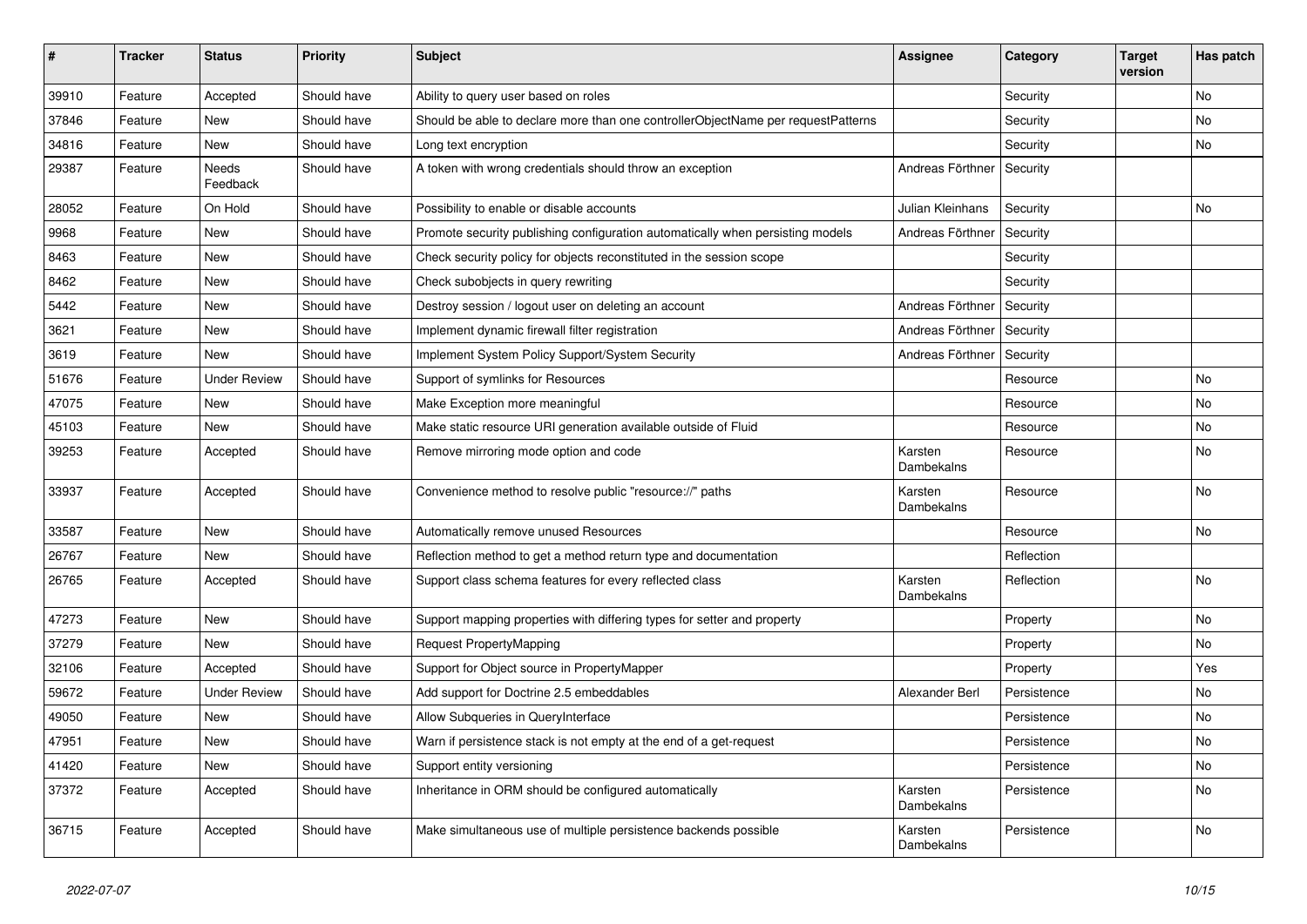| #     | <b>Tracker</b> | <b>Status</b>       | <b>Priority</b> | <b>Subject</b>                                                                                            | <b>Assignee</b>         | Category      | <b>Target</b><br>version | Has patch |
|-------|----------------|---------------------|-----------------|-----------------------------------------------------------------------------------------------------------|-------------------------|---------------|--------------------------|-----------|
| 30933 | Feature        | Needs<br>Feedback   | Should have     | Check for unique constraints on add()                                                                     | Karsten<br>Dambekalns   | Persistence   |                          | No        |
| 28136 | Feature        | <b>New</b>          | Should have     | HTTP Semantics for Transactions and more                                                                  |                         | Persistence   |                          | No        |
| 9537  | Feature        | <b>New</b>          | Should have     | Query criterions should be able to compare whole objects                                                  |                         | Persistence   |                          |           |
| 41900 | Feature        | Accepted            | Should have     | Check for duplicate PSR-0 autoload namespaces                                                             | Christian Jul<br>Jensen | Package       |                          | No        |
| 5774  | Feature        | New                 | Should have     | Package Manager should clear all cache entries tagged with %PACKAGE%                                      |                         | Package       |                          |           |
| 1856  | Feature        | New                 | Should have     | The Package Manager checks dependencies between packages on each activation /<br>deactivation             | Christopher<br>Hlubek   | Package       |                          |           |
| 35783 | Feature        | New                 | Should have     | Lifecycle method after property mapping                                                                   |                         | Object        |                          | No        |
| 31262 | Feature        | <b>New</b>          | Should have     | Named arguments in Objects.yaml for constructor arguments                                                 |                         | Object        |                          | No        |
| 31261 | Feature        | <b>New</b>          | Should have     | Virtual objects - generate proxy classes for interfaces                                                   |                         | Object        |                          | No        |
| 3588  | Feature        | Accepted            | Should have     | Support value objects in the Object Factory                                                               | Robert Lemke            | Object        |                          |           |
| 44891 | Feature        | <b>New</b>          | Should have     | Routes should be able to enforce http/https protocol                                                      |                         | MVC - Routing |                          | No        |
| 37405 | Feature        | <b>Under Review</b> | Should have     | When changing a property wich is used in routing the Link-VH should direkt to the<br>new properties value |                         | MVC - Routing |                          | No        |
| 29972 | Feature        | <b>Under Review</b> | Should have     | <b>Configurable Redirects</b>                                                                             | <b>Tim Kandel</b>       | MVC - Routing |                          | No        |
| 54037 | Feature        | <b>Under Review</b> | Should have     | JsonView accepts encoding options                                                                         |                         | <b>MVC</b>    |                          | No        |
| 51459 | Feature        | New                 | Should have     | Allow catching of particular exceptions on property mapping                                               |                         | <b>MVC</b>    |                          | No        |
| 34674 | Feature        | Accepted            | Should have     | NotFoundView is not injected in ActionController                                                          | Robert Lemke            | <b>MVC</b>    |                          | No        |
| 30890 | Feature        | Accepted            | Should have     | Developer Toolbar                                                                                         | Christian Müller        | <b>MVC</b>    |                          | No        |
| 30428 | Feature        | <b>New</b>          | Should have     | Cloning of request arguments                                                                              |                         | <b>MVC</b>    |                          |           |
| 30423 | Feature        | New                 | Should have     | Rendering template of other action without forward                                                        |                         | <b>MVC</b>    |                          | No        |
| 28231 | Feature        | <b>New</b>          | Should have     | Allow output to STDERR for CLI Response                                                                   |                         | <b>MVC</b>    |                          |           |
| 26745 | Feature        | <b>New</b>          | Should have     | MVC should know about entities lying in the session                                                       |                         | <b>MVC</b>    |                          | No        |
| 3728  | Feature        | New                 | Should have     | Support arrays of objects as controller arguments                                                         |                         | <b>MVC</b>    |                          |           |
| 3306  | Feature        | Accepted            | Should have     | Flush routes cache automatically on class file modifications                                              | Robert Lemke            | <b>MVC</b>    |                          |           |
| 3153  | Feature        | New                 | Should have     | Support of action based filter rules defined by annotation.                                               |                         | <b>MVC</b>    |                          |           |
| 2817  | Feature        | Needs<br>Feedback   | Should have     | Provide safeguard for preventing multiple submits of a form                                               |                         | <b>MVC</b>    |                          | No        |
| 48862 | Feature        | New                 | Should have     | Possibility to exclude package from file monitoring                                                       |                         | Monitor       |                          | No        |
| 9861  | Feature        | Needs<br>Feedback   | Should have     | Leave logging up and running as long as possible                                                          |                         | Log           |                          | No        |
| 3312  | Feature        | Needs<br>Feedback   | Should have     | Allow for easy logging by annotations                                                                     | Robert Lemke            | Log           |                          |           |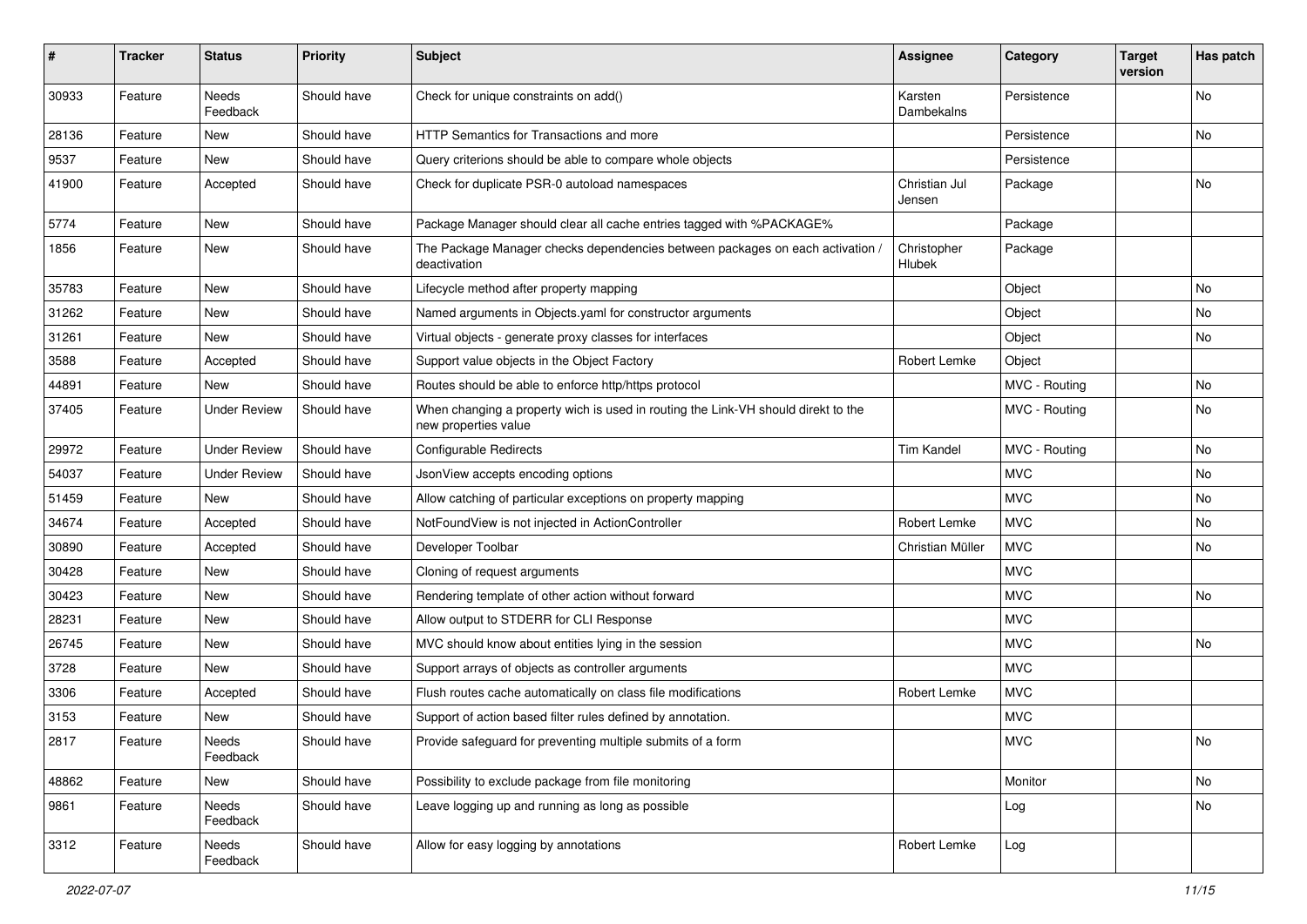| #     | <b>Tracker</b> | <b>Status</b>       | <b>Priority</b> | <b>Subject</b>                                                                                     | <b>Assignee</b>       | Category      | <b>Target</b><br>version | Has patch |
|-------|----------------|---------------------|-----------------|----------------------------------------------------------------------------------------------------|-----------------------|---------------|--------------------------|-----------|
| 35030 | Feature        | <b>Under Review</b> | Should have     | Dynamic locale detection                                                                           | Karsten<br>Dambekalns | 118n          |                          | No        |
| 33018 | Feature        | New                 | Should have     | Translator should support override of labels from other packages                                   |                       | 118n          |                          | No        |
| 32607 | Feature        | Needs<br>Feedback   | Should have     | Export localized strings for JS consumption                                                        | Karsten<br>Dambekalns | 118n          |                          | No        |
| 26943 | Feature        | Needs<br>Feedback   | Should have     | Add i18n support to domain models                                                                  | Karsten<br>Dambekalns | 118n          |                          | No        |
| 9313  | Feature        | New                 | Should have     | Support for currencies                                                                             |                       | 118n          |                          | No        |
| 56916 | Feature        | New                 | Should have     | Support PATCH request method as of RFC5789                                                         |                       | Http          |                          | No        |
| 36955 | Feature        | New                 | Should have     | Add type filter to var_dump()                                                                      |                       | Error         |                          | No        |
| 39088 | Feature        | New                 | Should have     | Add a sgnalslot before compilation                                                                 |                       | Core          |                          | No        |
| 30418 | Feature        | <b>New</b>          | Should have     | Package bootstrapping following dependencies                                                       |                       | Core          |                          |           |
| 60095 | Feature        | <b>Under Review</b> | Should have     | LockManager's LockHoldingStackPage should be configurable                                          |                       | Configuration |                          | No        |
| 37373 | Feature        | <b>Under Review</b> | Should have     | Make annotation overrides / "injection" via Objects.yaml possible                                  | Marc Neuhaus          | Configuration |                          | No        |
| 8464  | Feature        | New                 | Should have     | Write settings using the ConfigurationManager                                                      |                       | Configuration |                          | No        |
| 55199 | Feature        | New                 | Should have     | Avoid Buffering of Shell output                                                                    |                       | Cli           |                          | No        |
| 46816 | Feature        | New                 | Should have     | Add xcache cache backend                                                                           |                       | Cache         |                          | No        |
| 46318 | Feature        | <b>New</b>          | Should have     | [caching framework] Extend cache interface to handle multiple entries                              |                       | Cache         |                          | No        |
| 46216 | Feature        | New                 | Should have     | Add wincache cache backend                                                                         |                       | Cache         |                          | No        |
| 6712  | Feature        | Accepted            | Should have     | Implement mixin support                                                                            | Robert Lemke          | <b>AOP</b>    |                          |           |
| 890   | Feature        | New                 | Should have     | Add priority for advice chains                                                                     | Robert Lemke          | <b>AOP</b>    |                          |           |
| 39609 | Feature        | Accepted            | Should have     | <b>Migration Version</b>                                                                           | Karsten<br>Dambekalns | Migrations -  |                          | No        |
| 59244 | Feature        | New                 | Should have     | Message or Container needs context                                                                 |                       |               |                          | No        |
| 58579 | Feature        | New                 | Should have     | Adding own environment constants to Flow                                                           |                       |               | 2.x                      | No        |
| 57763 | Feature        | New                 | Should have     | Allow controller / package / action as params in<br>\TYPO3\Fluid\ViewHelpers\Form\ButtonViewHelper |                       |               |                          | No        |
| 56556 | Feature        | New                 | Should have     | support hasProperty and isProperty                                                                 |                       |               |                          | No        |
| 56486 | Feature        | New                 | Should have     | Optimize the ObjectManager for performance                                                         |                       |               |                          | No        |
| 56036 | Feature        | New                 | Should have     | Optimize autoloading                                                                               |                       |               |                          | No        |
| 55831 | Feature        | New                 | Should have     | Different scenarios for session settings                                                           |                       |               |                          | No        |
| 52590 | Feature        | New                 | Should have     | Provide a way to get the Doctrine QueryBuilder                                                     |                       |               |                          | No        |
| 48657 | Feature        | <b>Under Review</b> | Should have     | support HTTP_RANGE                                                                                 |                       |               |                          | No        |
| 46910 | Feature        | New                 | Should have     | Composer integration - PackageStates.php                                                           |                       |               |                          | No        |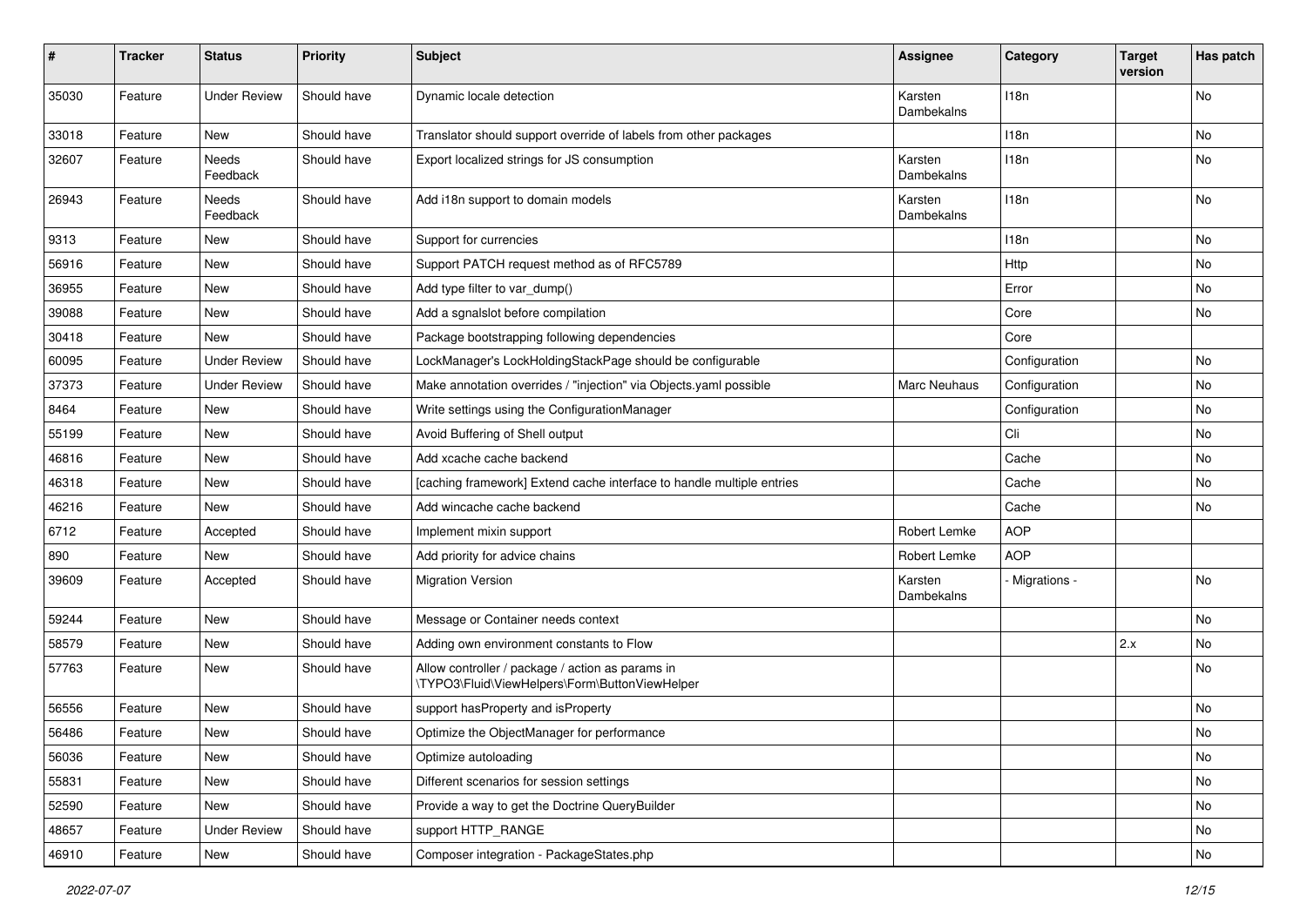| ∦     | <b>Tracker</b> | <b>Status</b>       | <b>Priority</b> | Subject                                                                                     | <b>Assignee</b>       | Category   | <b>Target</b><br>version | Has patch |
|-------|----------------|---------------------|-----------------|---------------------------------------------------------------------------------------------|-----------------------|------------|--------------------------|-----------|
| 46371 | Feature        | New                 | Should have     | Support compilation of static information in proxy classes                                  | Christopher<br>Hlubek |            |                          | No        |
| 45100 | Feature        | <b>Under Review</b> | Should have     | RequestDispatchingAspect should check if entry point can handle current request             | Christopher<br>Hlubek |            |                          |           |
| 44123 | Feature        | New                 | Should have     | Make the "Flow requires the PHP setting "date.timezone"" error more beautiful               |                       |            |                          | No        |
| 43841 | Feature        | New                 | Should have     | Add package support to validation errors                                                    |                       |            |                          | <b>No</b> |
| 43572 | Feature        | New                 | Should have     | Uri should support manipulation of query arguments                                          |                       |            |                          | No        |
| 43082 | Feature        | Needs<br>Feedback   | Should have     | Add CLI support for scaffolding models, views, controller                                   |                       |            |                          | No        |
| 36510 | Feature        | New                 | Should have     | <b>Firewall Redirect?</b>                                                                   |                       |            |                          | No        |
| 36509 | Feature        | New                 | Should have     | redirect ToUri to an uri with acl forces a 403 because of missing csrf token.               |                       |            |                          | No        |
| 33710 | Feature        | New                 | Should have     | Configuration based on Domain                                                               |                       |            |                          | No        |
| 32294 | Feature        | New                 | Should have     | Lazy initialization of loggers                                                              |                       |            |                          | No        |
| 30258 | Feature        | New                 | Should have     | Support optional package dependencies                                                       |                       |            |                          |           |
| 29476 | Feature        | New                 | Should have     | Provider rendering time and query count for request                                         |                       |            |                          |           |
| 29258 | Feature        | Needs<br>Feedback   | Should have     | Provide a way to override classes by environment                                            |                       |            |                          | <b>No</b> |
| 28074 | Feature        | Needs<br>Feedback   | Should have     | Provide a shell script that installs Phoenix or FLOW3 from git                              | Markus Bucher         |            |                          | <b>No</b> |
| 27322 | Feature        | On Hold             | Should have     | Add support for Appserver-in-PHP, which could result in much faster executions.             | Christopher<br>Hlubek |            |                          | <b>No</b> |
| 26986 | Feature        | Accepted            | Should have     | Debug toolbar                                                                               | Christian Müller      |            |                          | No        |
| 44738 | Feature        | New                 | Must have       | Re-Validation of argument's custom validators                                               |                       | Validation |                          | No        |
| 50115 | Feature        | <b>Under Review</b> | Must have       | During the policy loading, we need to take care if class exist                              | Dominique Feyer       | Security   |                          | Yes       |
| 38065 | Feature        | New                 | Must have       | Implement content security for DQL queries                                                  | Andreas Förthner      | Security   |                          | No        |
| 6603  | Feature        | New                 | Must have       | Provide a policy management API                                                             | Andreas Förthner      | Security   |                          |           |
| 3580  | Feature        | New                 | Must have       | Create an administration panel for the FLOW3 Development context                            |                       | <b>MVC</b> |                          |           |
| 3305  | Feature        | Accepted            | Must have       | Unmodified objects retrieved from a repository should not be validated in the<br>controller | Robert Lemke          | <b>MVC</b> |                          | <b>No</b> |
| 37212 | Feature        | Accepted            | Must have       | Edge Side Includes (ESI)                                                                    | Robert Lemke          | Http       |                          | No        |
| 58622 | Feature        | New                 | Must have       | Clearer Exception: Array to string conversion                                               |                       | Core       |                          | No        |
| 40555 | Feature        | Accepted            | Must have       | Missing command arguments parameter in Core\Booting\Scripts::executeCommand()               | Karsten<br>Dambekalns | Core       |                          | Yes       |
| 1785  | Feature        | New                 | Must have       | Automatic garbage collection for expired cache entries                                      |                       | Cache      |                          |           |
| 56744 | Feature        | New                 | Must have       | stay logged in                                                                              |                       |            |                          | No        |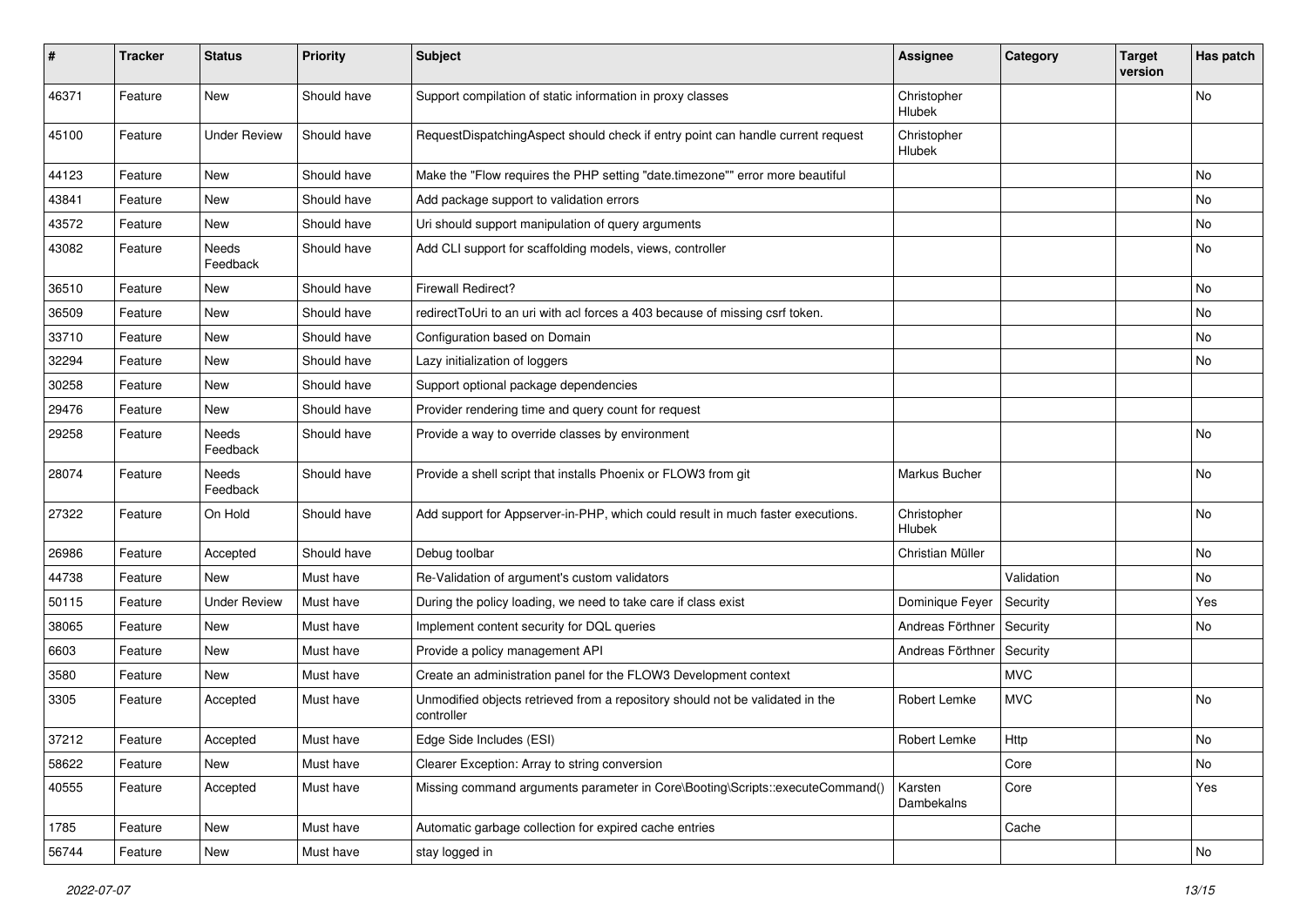| ∦     | <b>Tracker</b>   | <b>Status</b>       | <b>Priority</b> | Subject                                                                                               | Assignee                | Category        | <b>Target</b><br>version | Has patch |
|-------|------------------|---------------------|-----------------|-------------------------------------------------------------------------------------------------------|-------------------------|-----------------|--------------------------|-----------|
| 56639 | Feature          | <b>New</b>          | Must have       | Implement "getPrivateStorageUriByResource()" for recieving (image-) file URIs                         | Robert Lemke            |                 | 2.x                      |           |
| 55870 | Feature          | New                 | Must have       | Enhance f:form.textfield or add a f:form.datefield VH with enhanced validation and<br>propertymapping | Christian Müller        |                 |                          | No        |
| 56602 | Major<br>Feature | <b>New</b>          | Should have     | Handling Of Multi Identity Entities                                                                   |                         | Persistence     |                          | No        |
| 62292 | Major<br>Feature | <b>New</b>          | Should have     | Support for entity translation                                                                        |                         | 118n            | 2.x                      | No        |
| 58184 | Major<br>Feature | <b>New</b>          | Should have     | HTTP request argument building for different use cases                                                |                         | Http            |                          | No        |
| 33258 | Major<br>Feature | Accepted            | Should have     | Implement support for Assetic                                                                         |                         |                 |                          | No        |
| 3585  | Major<br>Feature | <b>New</b>          | Should have     | Implement support for value objects                                                                   |                         |                 |                          | No        |
| 6601  | Task             | On Hold             | Could have      | Introduce a new roles definition syntax including runtime constraints                                 | Andreas Förthner        | Security        |                          |           |
| 55953 | Task             | <b>New</b>          | Could have      | Repair and streamline ValueObject support                                                             |                         | Persistence     |                          | No        |
| 49025 | Task             | <b>Under Review</b> | Could have      | Dynamic locale detection / determination                                                              | Adrian Föder            | 118n            | 2.1                      | No.       |
| 37831 | Task             | <b>New</b>          | Could have      | Evaluate using PHP 5.4's internal web server for Functional Testing                                   |                         | - Testing -     |                          | No        |
| 31339 | Task             | On Hold             | Could have      | Search                                                                                                |                         | Documentation - |                          | No        |
| 27561 | Task             | Accepted            | Could have      | Complete documentation                                                                                |                         | Documentation - |                          | No        |
| 8923  | Task             | <b>Under Review</b> | Could have      | Provide a Nginx Server Configuration for FLOW3                                                        | Christian Müller        | Documentation - | 1.1.1                    | No        |
| 46011 | Task             | New                 | Should have     | Validate annotation with missing type should throw useful error                                       |                         | Validation      |                          | No        |
| 47859 | Task             | Accepted            | Should have     | Logging: Do not log all decisions in \TYPO3\Flow\Security\Aspect\LoggingAspect                        | Robert Lemke            | Security        |                          | No        |
| 36800 | Task             | Accepted            | Should have     | Streamline Resource object API                                                                        | Robert Lemke            | Resource        |                          | No        |
| 61043 | Task             | New                 | Should have     | Rename ClassSchema to ModelSchema                                                                     |                         | Reflection      |                          | No        |
| 46009 | Task             | <b>New</b>          | Should have     | Improve error message for missing class in Flow annotation driver                                     |                         | Persistence     |                          | No        |
| 44396 | Task             | Accepted            | Should have     | Move Doctrine ORM integration onto own namespace                                                      | Karsten<br>Dambekalns   | Persistence     |                          | No        |
| 44375 | Task             | Accepted            | Should have     | Make all persistence reads go through repositories                                                    | Karsten<br>Dambekalns   | Persistence     |                          | No        |
| 43993 | Task             | <b>New</b>          | Should have     | Warn when no migrations are found at all during doctrine: migrate                                     |                         | Persistence     |                          | No        |
| 41807 | Task             | <b>Under Review</b> | Should have     | Initialize the eventmanager in the EntityManagerInterface                                             |                         | Persistence     |                          | No        |
| 41832 | Task             | New                 | Should have     | Improve error handling for incompatible packages                                                      | Christian Jul<br>Jensen | Package         |                          | No        |
| 41414 | Task             | Needs<br>Feedback   | Should have     | Check packageKey naming / file structure below Packages/Vendor                                        |                         | Package         |                          | No        |
| 25907 | Task             | New                 | Should have     | Referrer should only contain the URI of the previous request                                          |                         | <b>MVC</b>      |                          |           |